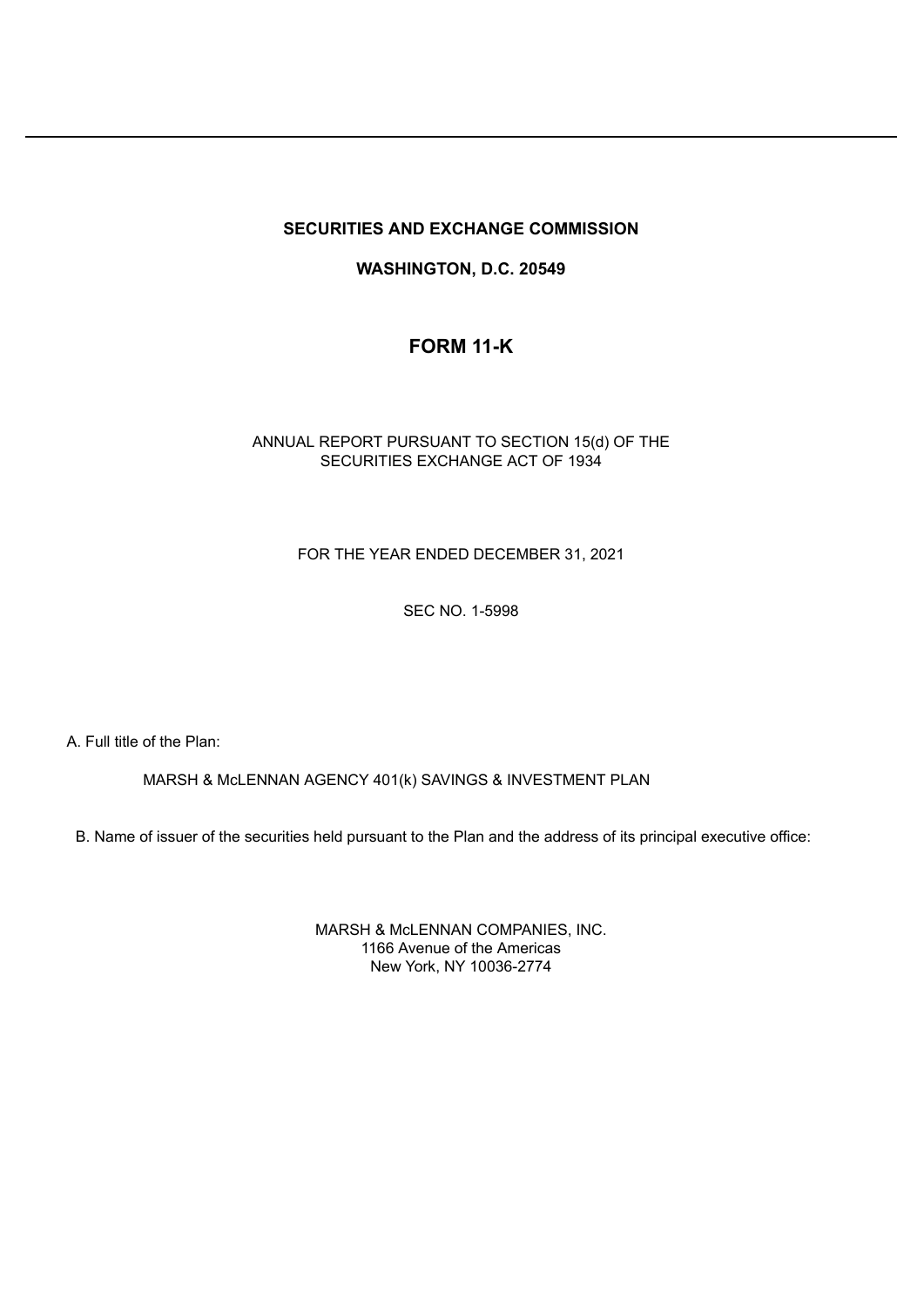### **SIGNATURES**

Pursuant to the requirements of the Securities Exchange Act of 1934, the Marsh & McLennan Companies Benefits Administration Committee has duly caused this annual report to be signed on its behalf by the undersigned hereunto duly authorized.

## MARSH & McLENNAN AGENCY 401(k) SAVINGS & INVESTMENT PLAN

Date: June 17, 2022 *Date: June 17, 2022* 

Authorized Representative of the Benefits Administration Committee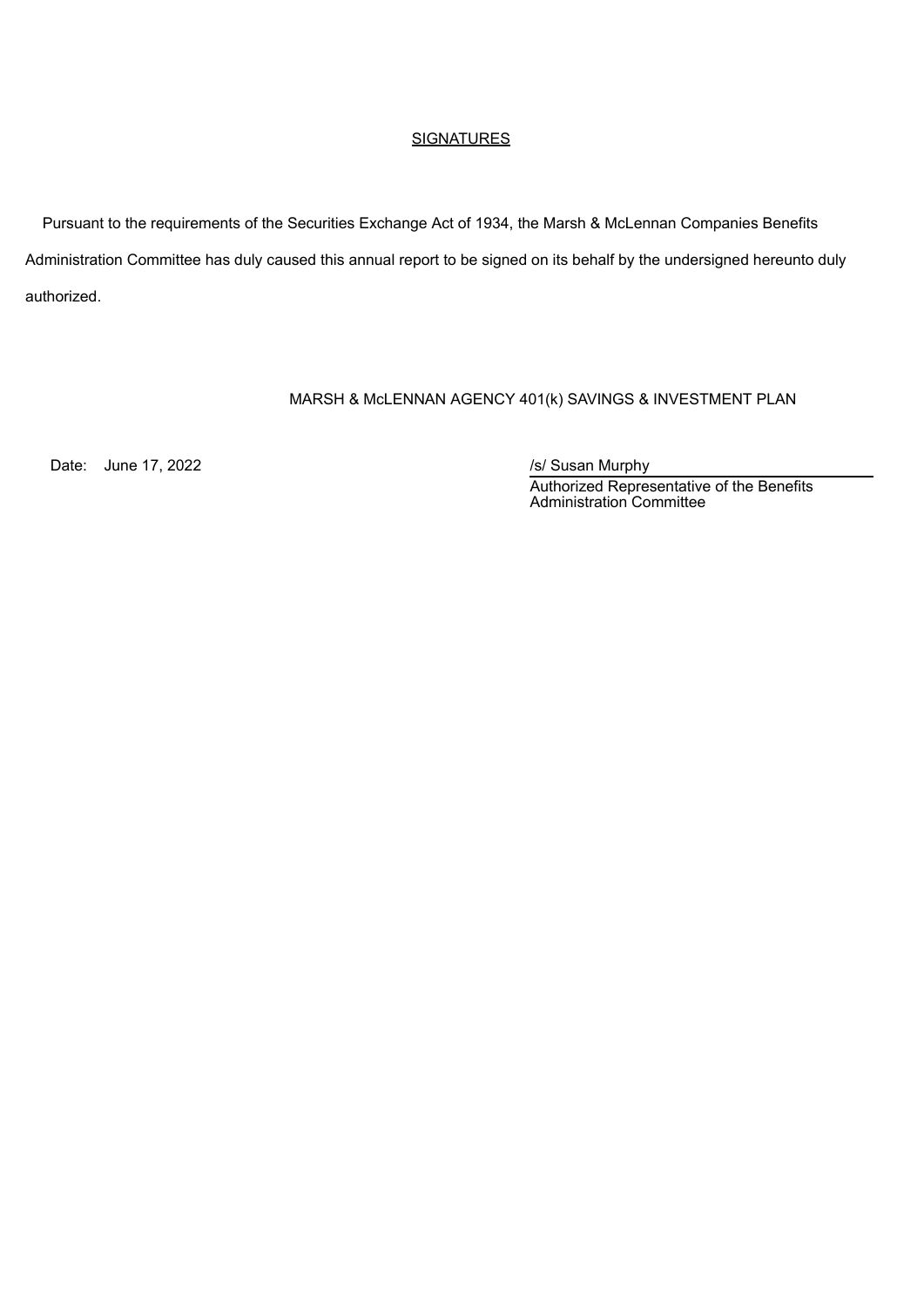## MARSH & McLENNAN AGENCY 401(k) SAVINGS & INVESTMENT PLAN

## TABLE OF CONTENTS

|                                                                                                             | Page       |
|-------------------------------------------------------------------------------------------------------------|------------|
| Report of Independent Registered Public Accounting Firm                                                     |            |
| Statements of Net Assets Available for Benefits as of December 31, 2021 and 2020                            | 2          |
| Statement of Changes in Net Assets Available for Benefits for the<br>Year Ended December 31, 2021           | 3          |
| Notes to Financial Statements as of December 31, 2021 and 2020, and for the<br>Year Ended December 31, 2021 | 4-16       |
| Supplemental Schedule:                                                                                      |            |
| Form 5500, Schedule H, Part IV, Line 4i<br>Schedule of Assets (Held at End of Year) as of December 31, 2021 | 17         |
| Consent of Independent Registered Public Accounting Firm                                                    | Exhibit 23 |

Note: All other schedules required by Section 2520.103-10 of the Department of Labor's Rules and Regulations for Reporting and Disclosure under the Employee Retirement Income Security Act of 1974 have been omitted because they are not applicable.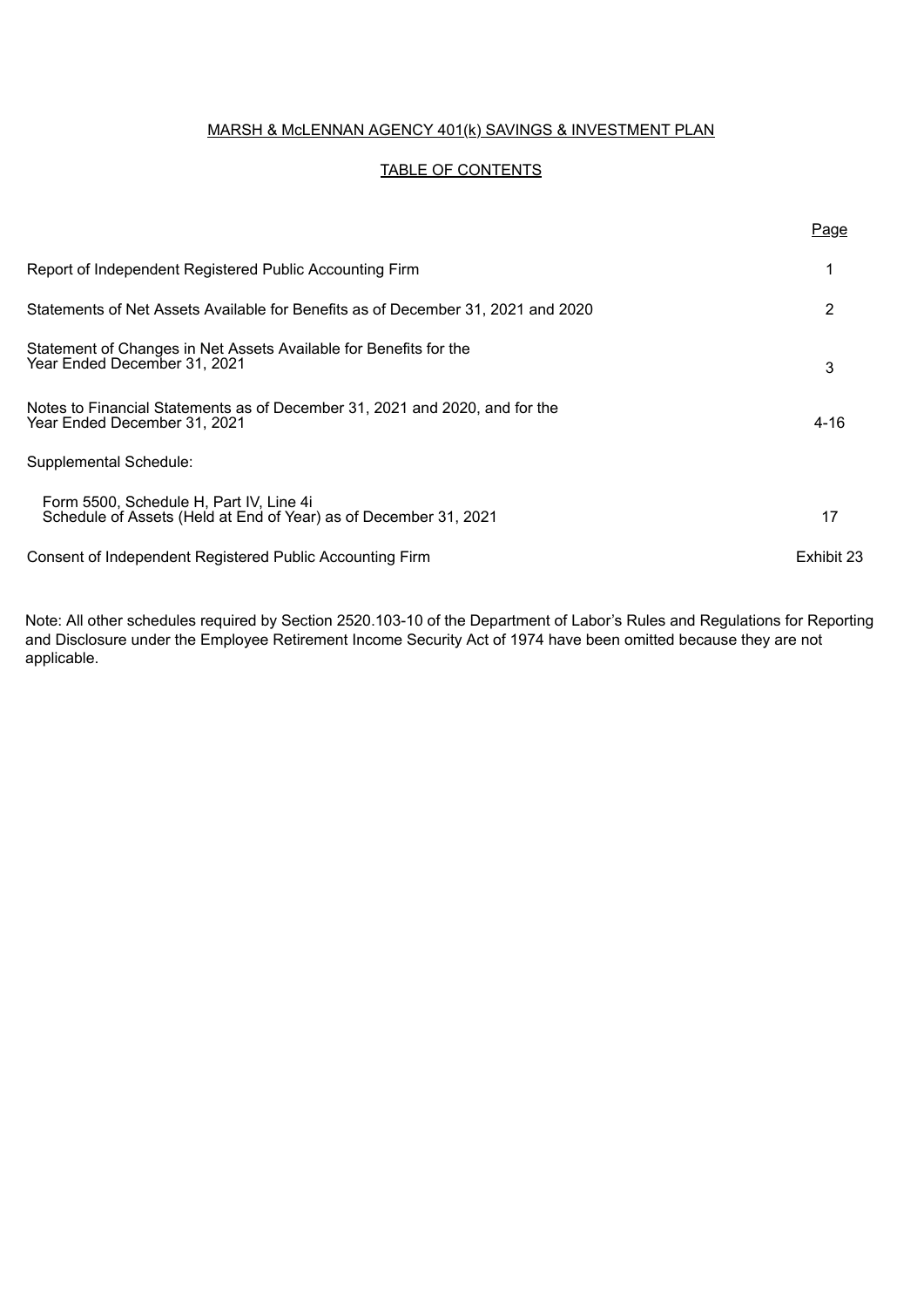#### **REPORT OF INDEPENDENT REGISTERED PUBLIC ACCOUNTING FIRM**

To the Board of Directors of Marsh & McLennan Companies, Inc., the Marsh & McLennan Companies Benefits Administration Committee, and the Participants in the Marsh & McLennan Agency 401(k) Savings & Investment Plan:

#### **Opinion on the Financial Statements**

We have audited the accompanying statements of net assets available for benefits of the Marsh & McLennan Agency 401(k) Savings & Investment Plan (the "Plan") as of December 31, 2021 and 2020, the related statement of changes in net assets available for benefits for the year ended December 31, 2021, and the related notes (collectively referred to as the "financial statements"). In our opinion, the financial statements present fairly, in all material respects, the net assets available for benefits of the Plan as of December 31, 2021 and 2020, and the changes in net assets available for benefits for the year ended December 31, 2021, in conformity with accounting principles generally accepted in the United States of America.

#### **Basis for Opinion**

These financial statements are the responsibility of the Plan's management. Our responsibility is to express an opinion on the Plan's financial statements based on our audits. We are a public accounting firm registered with the Public Company Accounting Oversight Board (United States) (PCAOB) and are required to be independent with respect to the Plan in accordance with the U.S. federal securities laws and the applicable rules and regulations of the Securities and Exchange Commission and the PCAOB.

We conducted our audits in accordance with the standards of the PCAOB. Those standards require that we plan and perform the audit to obtain reasonable assurance about whether the financial statements are free of material misstatement, whether due to error or fraud. Our audits included performing procedures to assess the risks of material misstatement of the financial statements, whether due to error or fraud, and performing procedures that respond to those risks. Such procedures included examining, on a test basis, evidence regarding the amounts and disclosures in the financial statements. Our audits also included evaluating the accounting principles used and significant estimates made by management, as well as evaluating the overall presentation of the financial statements. We believe that our audits provide a reasonable basis for our opinion.

#### **Report on Supplemental Schedule**

The supplemental schedule of assets (held at end of year) as of December 31, 2021, has been subjected to audit procedures performed in conjunction with the audit of the Plan's financial statements. The supplemental schedule is the responsibility of the Plan's management. Our audit procedures included determining whether the supplemental schedule reconciles to the financial statements or the underlying accounting and other records, as applicable, and performing procedures to test the completeness and accuracy of the information presented in the supplemental schedule. In forming our opinion on the supplemental schedule, we evaluated whether the supplemental schedule, including its form and content, is presented in compliance with the Department of Labor's Rules and Regulations for Reporting and Disclosure under the Employee Retirement Income Security Act of 1974. In our opinion, such schedule is fairly stated, in all material respects, in relation to the financial statements as a whole.

1

/s/ Deloitte & Touche LLP New York, New York June 17, 2022

We have served as the auditor of the Plan since 2011.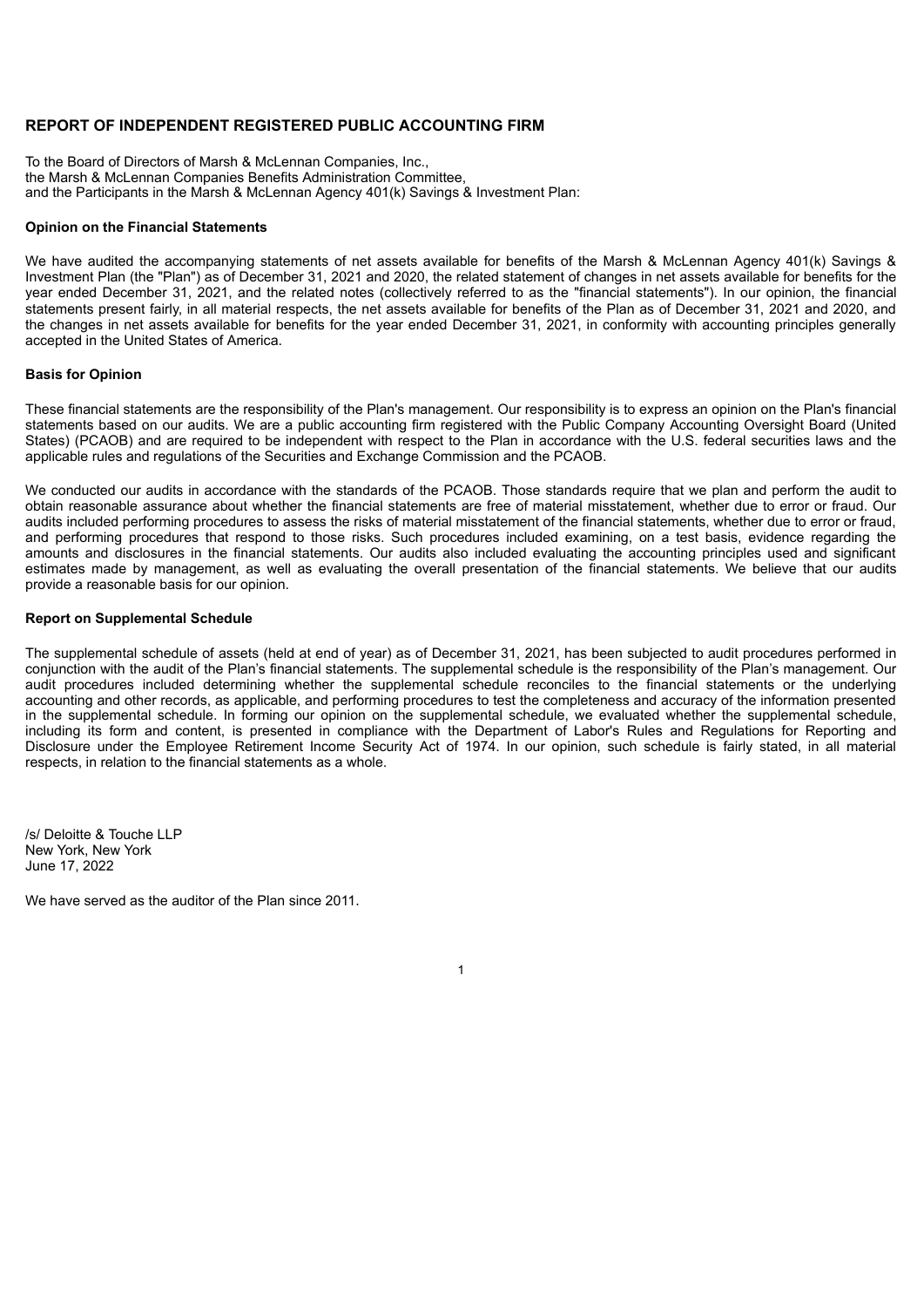## **MARSH & McLENNAN AGENCY 401(k) SAVINGS & INVESTMENT PLAN STATEMENTS OF NET ASSETS AVAILABLE FOR BENEFITS AS OF DECEMBER 31,**

|                                                                                   | 2021          | 2020              |
|-----------------------------------------------------------------------------------|---------------|-------------------|
| Assets:                                                                           |               |                   |
| Participant-directed investments                                                  |               |                   |
| Short-term investment fund at fair value                                          | \$<br>512     | \$<br>512         |
| Plan identified investments held by master trust at fair value (Notes 2 and<br>4) | 659,669,571   | 527, 167, 850     |
| Plan interest in commingled investments held by master trust (Note 3)             | 345,093,507   | 264,962,822       |
| <b>Total investments</b>                                                          | 1,004,763,590 | 792,131,184       |
| Receivables:                                                                      |               |                   |
| Notes receivable from participants                                                | 12,213,755    | 10,220,016        |
| Contributions receivable                                                          | 349,571       | 460,706           |
| Dividends and interest receivable                                                 | 199,892       | 28,726            |
| <b>Total receivables</b>                                                          | 12,763,218    | 10,709,448        |
| NET ASSETS AVAILABLE FOR BENEFITS                                                 | 1,017,526,808 | \$<br>802,840,632 |
| See notes to financial statements.                                                |               |                   |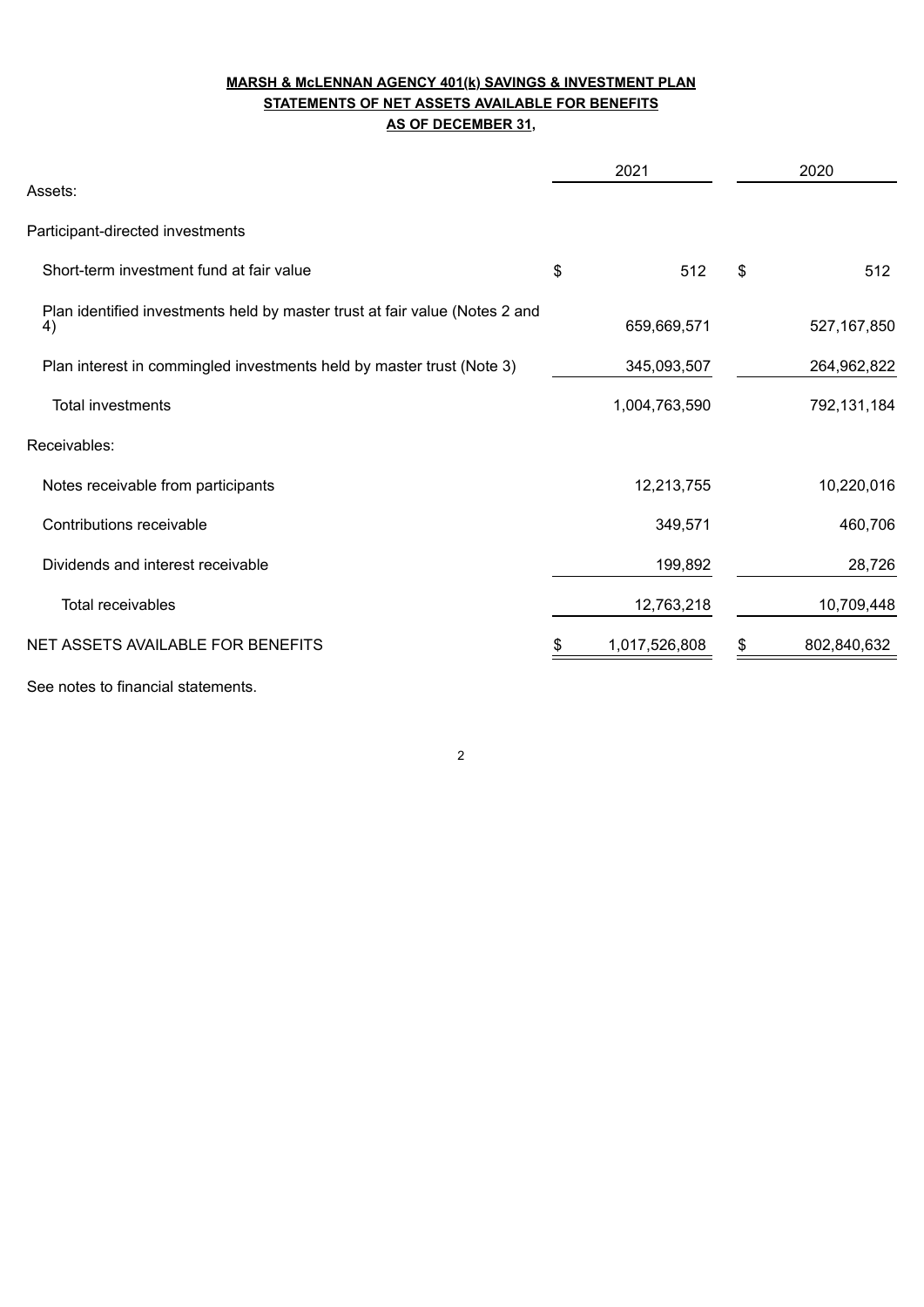## **MARSH & McLENNAN AGENCY 401(k) SAVINGS & INVESTMENT PLAN STATEMENT OF CHANGES IN NET ASSETS AVAILABLE FOR BENEFITS FOR THE YEAR ENDED DECEMBER 31, 2021**

| Investment income:                                                                 |                  |
|------------------------------------------------------------------------------------|------------------|
| Net appreciation in fair value of plan identified investments held by master trust | \$<br>78,861,219 |
| Plan interest in commingled investments held by master trust                       | 45,011,671       |
| Dividends and investment income                                                    | 1,462,140        |
| Net investment income                                                              | 125,335,030      |
| Interest income on notes receivable from participants                              | 526,026          |
|                                                                                    |                  |
| Contributions:                                                                     |                  |
| Participant                                                                        | 66,621,733       |
| Employer                                                                           | 19,722,390       |
| Rollovers                                                                          | 57,927,747       |
| <b>Total contributions</b>                                                         | 144,271,870      |
| Benefits paid to and withdrawals by participants                                   | (57, 210, 571)   |
| Increase in net assets before plan transfers                                       | 212,922,355      |
| Transfers in from other plan (Note 7)                                              | 2,891,251        |
| Transfers out to other plan (Note 7)                                               | (1, 127, 430)    |
| Net assets available for benefits:                                                 |                  |
| Beginning of year                                                                  | 802,840,632      |
| End of year                                                                        | 1,017,526,808    |
|                                                                                    |                  |

3

See notes to financial statements.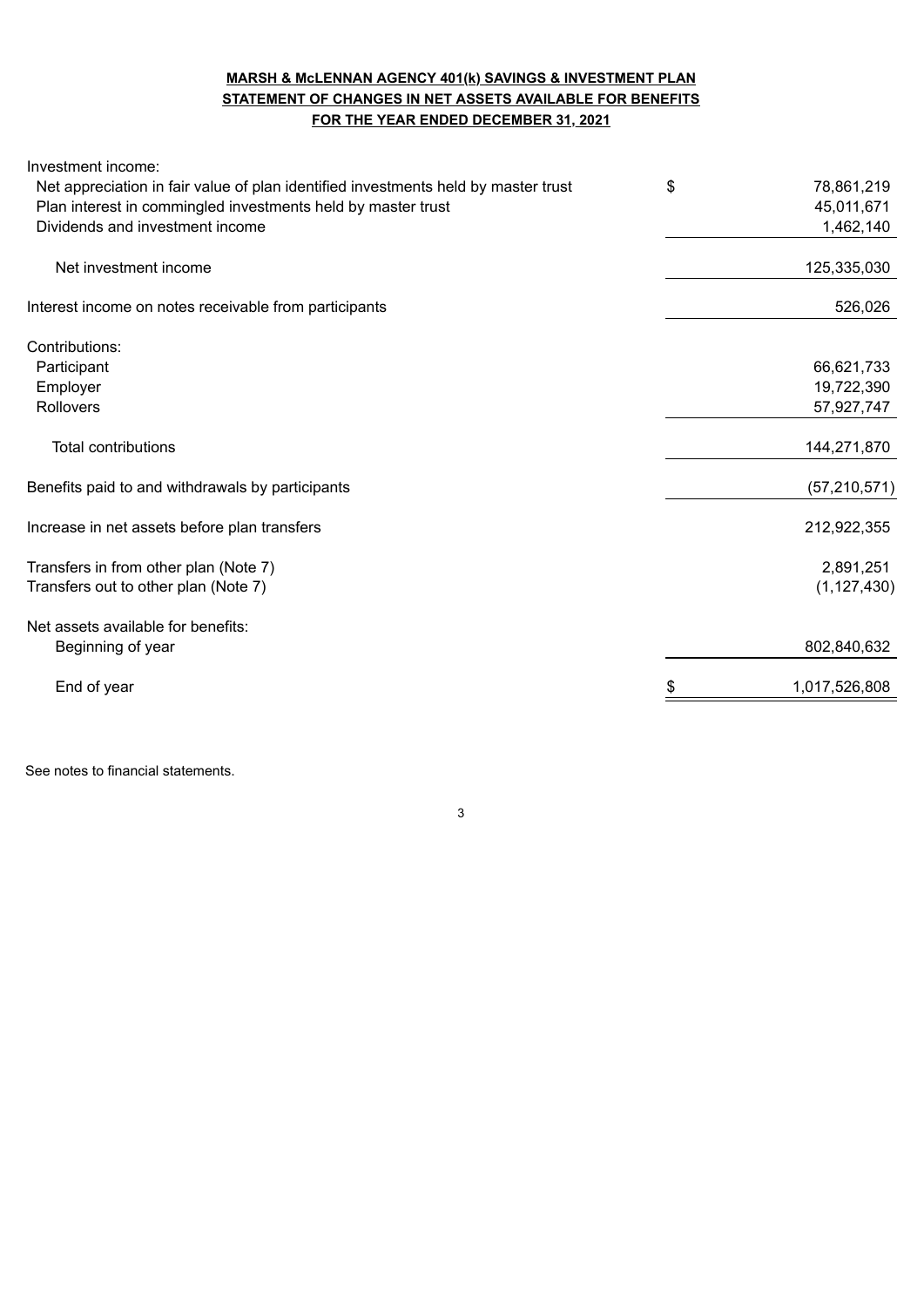### **MARSH & McLENNAN AGENCY 401(k) SAVINGS & INVESTMENT PLAN NOTES TO FINANCIAL STATEMENTS AS OF DECEMBER 31, 2021 AND 2020 AND FOR THE YEAR ENDED DECEMBER 31, 2021**

### (1) Description of the Plan

### General

The Marsh & McLennan Agency 401(k) Savings & Investment Plan (the "Plan") is a defined contribution plan with 401(k), 401(m) and Employee Stock Ownership Plan features, which allows eligible participants to contribute from their eligible compensation through payroll deductions on a before-tax, after-tax or Roth 401(k) basis. In accordance with the Plan, employees who are paid on a U.S. payroll, are at least 18 years of age, and who are employees of any subsidiary or affiliate of Marsh & McLennan Agency LLC (the "Agency"), are eligible to contribute to the Plan. The Agency is a subsidiary of Marsh & McLennan Companies, Inc. (the "Company", "Marsh McLennan" or the "Plan Sponsor"). The Plan is subject to the provisions of the Employee Retirement Income Security Act of 1974 ("ERISA"). Employees can make rollover contributions to the Plan as soon as the employee is eligible to participate in the Plan. The Plan became effective on January 1, 2010.

The before-tax and/or Roth 401(k) participant contribution percentage limit is 75% of eligible compensation. The after-tax contribution percentage limit is 15% of eligible compensation. The aggregate limit on before-tax, after-tax and Roth 401(k) contributions is 75% of eligible compensation. Participants age 50 or older by the end of the calendar year are permitted to make additional "catch-up" contributions.

The Plan's assets are held in a trust. The trustee for the Plan and custodian for all Plan assets is the Northern Trust Company (the "Trustee"). The Trustee is responsible for maintaining the assets of the Plan and performing all other acts deemed necessary or proper to fulfill its responsibility as set forth in the trust agreement pertaining to the Plan. Transamerica Retirement Solutions, LLC ("Transamerica") provides recordkeeping services for the Plan, which includes making distribution payments on behalf of the Plan.

The Marsh & McLennan Companies Benefits Administration Committee is the plan administrator responsible for the overall administration and operation of the Plan. Certain administrative functions are performed by employees of the Company or its subsidiaries. All such costs as well as administrative expenses are borne directly by the Company.

The Marsh & McLennan Companies Benefits Investment Committee is the investment fiduciary responsible for selecting the investment alternatives to be made available to Plan participants in addition to Company stock (which is available at the direction of the Plan Sponsor as a matter of plan design). The Plan is intended to comply with Section 404(c) of ERISA. Thus, the Plan permits participants to exercise control over the investment of the assets in their individual account and, to the extent the participants have exercised such control, the participants are solely responsible for their decisions. Certain investment advisory and consulting services are performed by employees of the Company or its subsidiaries. Those costs are borne directly by the Company. The Company also pays certain investment management fees on behalf of the Plan.

#### **Contributions**

The Company makes matching contributions, after completion of one year of vesting service, of 50% on the first 6% of eligible compensation, which consists of base rate of pay, earned commissions and regular draw, that participants contribute to the Plan in any pay period.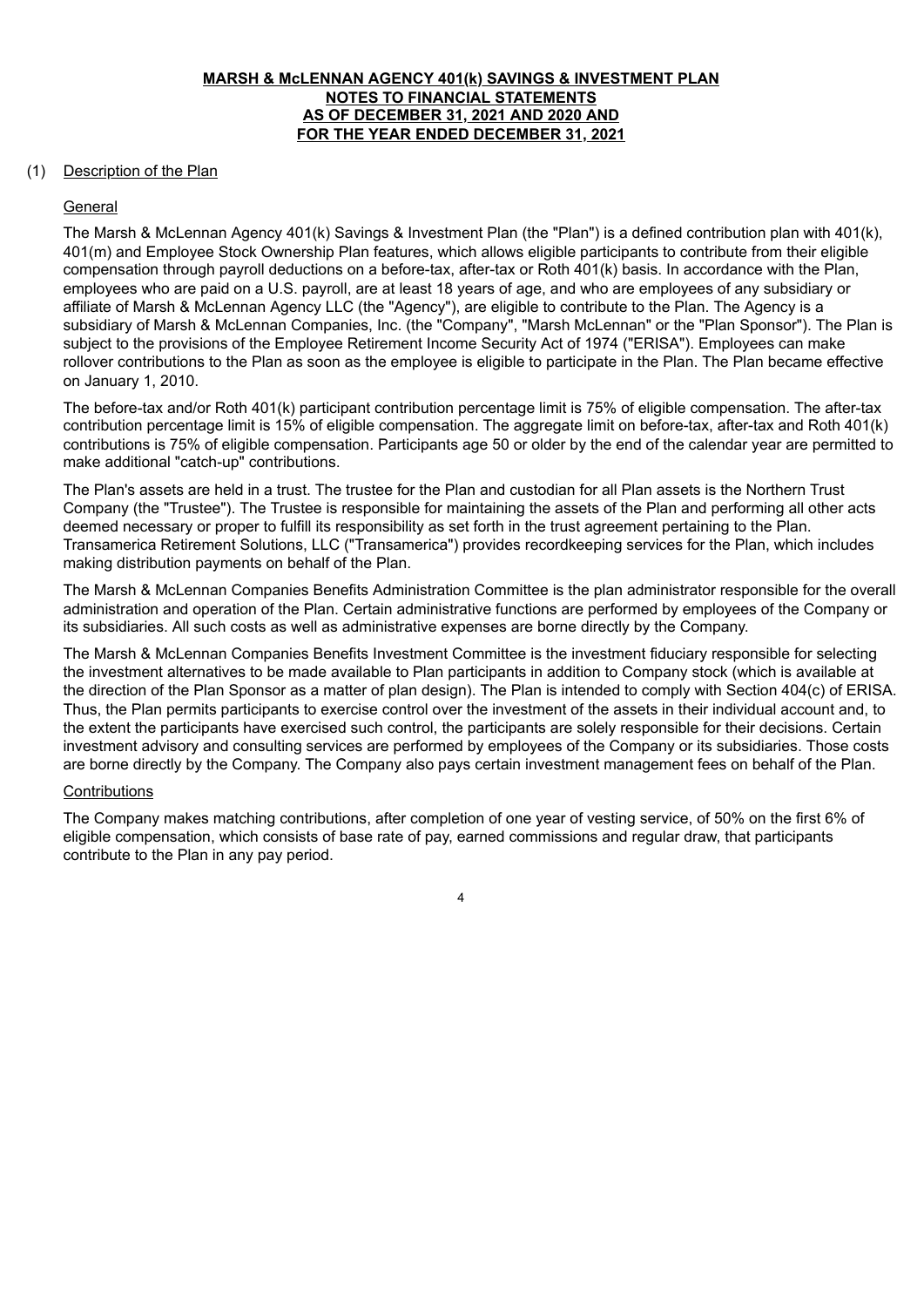Participant and Company contributions are subject to certain limitations in accordance with Federal income tax regulations. When a participant reaches the Internal Revenue Code ("IRC") annual before-tax and/or Roth 401(k) contributions limit, the before-tax and/or Roth 401(k) contributions are automatically made as after-tax contributions for the remainder of the calendar year unless the participant decides to discontinue contributions or the participant's eligible compensation reaches the IRC compensation limit.

#### Investments

Participants are eligible to direct their Company matching contributions and all of their participant contributions to any of the available investment options. If a participant does not choose an investment direction for his or her future Company matching contributions or participant contributions, they are automatically invested in the BlackRock LifePath Index Fund which most closely matches a participant's retirement age, based on the Plan's normal retirement age of 65.

### Participant Accounts

Individual accounts are maintained for each Plan participant. Each participant's account is credited with the participant's contribution and the Company's matching contribution, charged for withdrawals, and adjusted to reflect the performance of the investment options in which the account is invested. The benefit to which a participant is entitled is the benefit that can be provided from the participant's vested account.

#### Vesting and Forfeitures

Participants are vested immediately in their own contributions plus actual earnings thereon. Participants vest in the Company's matching contribution as follows: 0% if less than two years of service, 33-1/3% after two years of service, 66- 2/3% after three years of service and 100% after four years of service.

During the year ended December 31, 2021, employer contributions of \$415,441 were funded from forfeited non-vested accounts. There were no unused balances of forfeited non-vested amounts as of December 31, 2021. The unused balances of forfeited non-vested amounts as of December 31, 2020 totaled \$5,441. These balances have been and will be used to fund future contributions due from the Company and/or to reduce Plan expenses.

#### Payment of Benefits

Payment of benefits on termination of service varies depending upon the vested amount in the participant's account balance, the reason for termination (i.e. retirement, death, disability, termination of service for other reasons) and the payment options available (i.e. immediate lump sum payment, deferral of lump sum payment, installment payments, etc.) for a particular type of termination.

Effective January 1, 2020, as a result of the of the Setting Every Community Up for Retirement Enhancement (SECURE) Act, participants with vested balances greater than \$1,000 who leave the Company may leave their money in the Plan until April 1st of the year following the calendar year in which they attain age 72 (if they were born after June 30, 1949) or age 70-1/2 (if they were born before July 1, 1949) or, if later, the April 1st of the calendar year following the calendar year in which they terminated employment. In addition, certain distribution rules changed relating to payments to beneficiaries upon a participant's death.

In early 2020, there was an outbreak of the novel Coronavirus (COVID-19) which impacted the financial markets and the global economy. In providing some relief to those participants impacted by the COVID-19 pandemic, the Plan complied with the mandatory provisions of the Coronavirus Aid, Relief, and Economic Security Act (the "CARES Act"), including a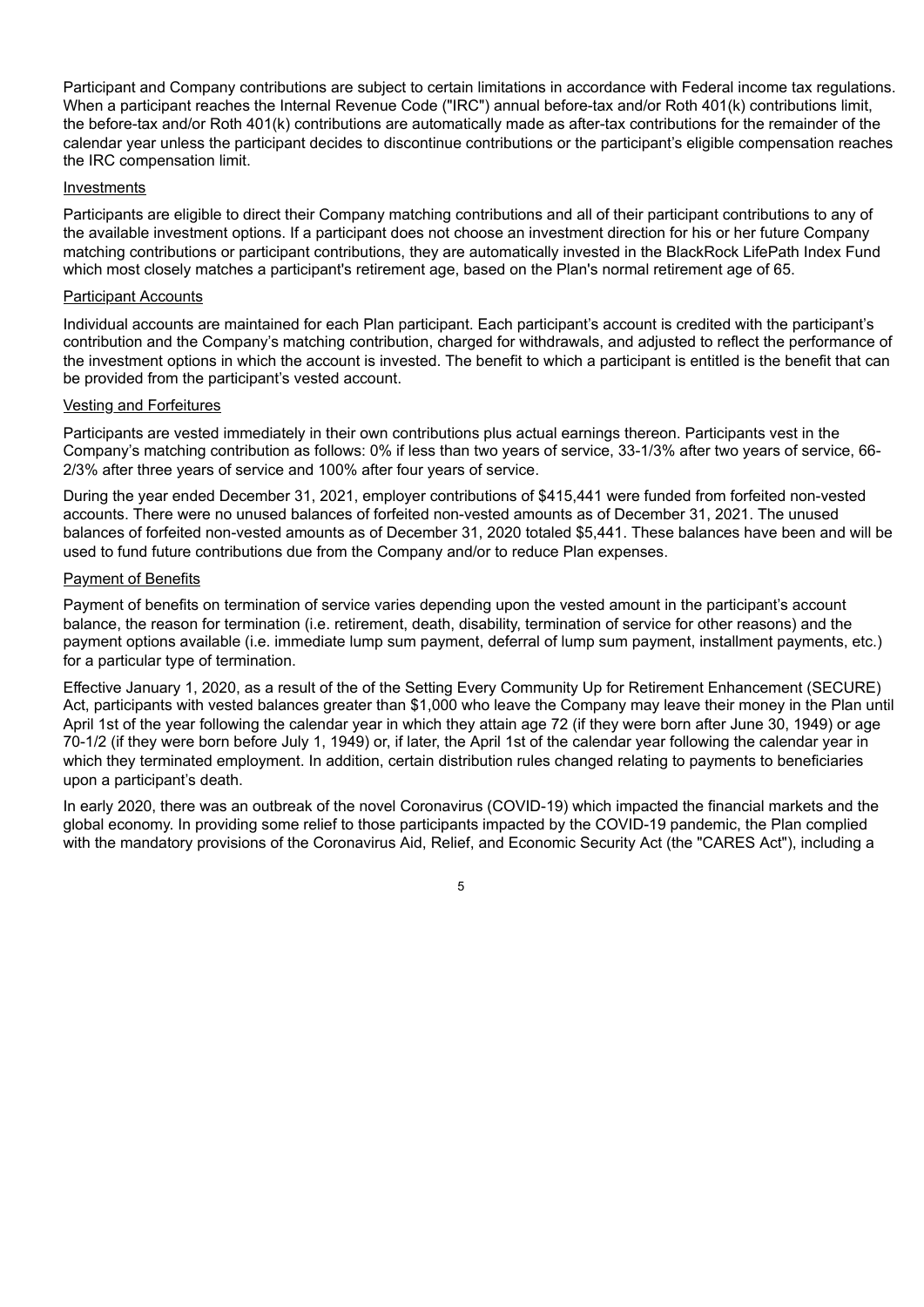waiver of required minimum distributions that were otherwise payable from the Plan in 2020 and suspension of loan repayments due in 2020. The Company also adopted an optional CARES Act provision which allowed a Coronavirusrelated Distribution ("CRD") to be paid prior to December 31, 2020. CRD distributions had reduced tax implications for participants who elected to receive such distributions.

#### Notes Receivable from Participants

Plan participants may borrow from their accounts up to a maximum amount equal to the lesser of \$50,000 or 50% of the vested value of their Plan account. Outstanding loans, which are secured by the participants' interest in the Plan, are generally repaid through weekly and semi-monthly payroll deductions or may be paid in full without penalty. Loan repayments, which include principal and interest, are credited directly to the participant's Plan account. Interest is charged on the outstanding balance at prime rate plus 1% based on the prime rate in effect at the time the loan is processed. Loan terms range from 1 to 5 years; however, terms may exceed 5 years for the purchase of a primary residence. As of December 31, 2021, participant loans have maturities through 2037. At December 31, 2021 outstanding participant loans have interest rates ranging from 4.25% to 6.50%.

The preceding description of the Plan provides only general information. Participants should refer to the plan document and the summary plan description. The summary plan description is located in the Marsh & McLennan Companies Benefits Handbook accessible via https://careers.mmc.com/global/en/us-benefits and provides a more complete description of the Plan's provisions.

### (2) Summary of Significant Accounting Policies

#### Basis of Accounting

The accompanying financial statements have been prepared in accordance with accounting principles generally accepted in the United States of America ("GAAP").

### New Accounting Pronouncements

In June 2016, the Financial Accounting Standards Board ("FASB") issued new guidance on the impairment of financial instruments. The new guidance adds an allowance for credit losses ("CECL") impairment model that is based on expected losses rather than incurred losses. Under the new guidance, an entity recognizes as an allowance its estimate of lifetime expected credit losses, which the FASB believes will result in more timely recognition of such losses. The guidance is effective for employee benefit plans for fiscal years beginning after December 15, 2022. The adoption of this standard is not expected to have a material impact on the Plan's financial statements.

#### Risks and Uncertainties

The Plan utilizes various investment instruments. Investment securities, in general, are exposed to various risks such as interest rate or credit, geopolitical or macroeconomic conditions that could impact the value of investment securities, such as a pandemic or international conflict, and overall capital markets volatility. Due to the level of risk associated with certain investment securities, it is reasonably possible that changes in the values of investment securities will occur in the near term and that such changes could materially affect the amounts reported in the financial statements. The Plan participates in the Marsh & McLennan Companies Master Retirement Savings Trust (the "Master Trust").

The Master Trust's investments at December 31, 2021 and 2020 include shares of the Company's common stock amounting to \$728,547,410 and \$526,984,614, respectively. This investment represents approximately 20% and 17% of the Master Trust's total investments at December 31, 2021 and 2020, respectively. A significant decline in the market value of the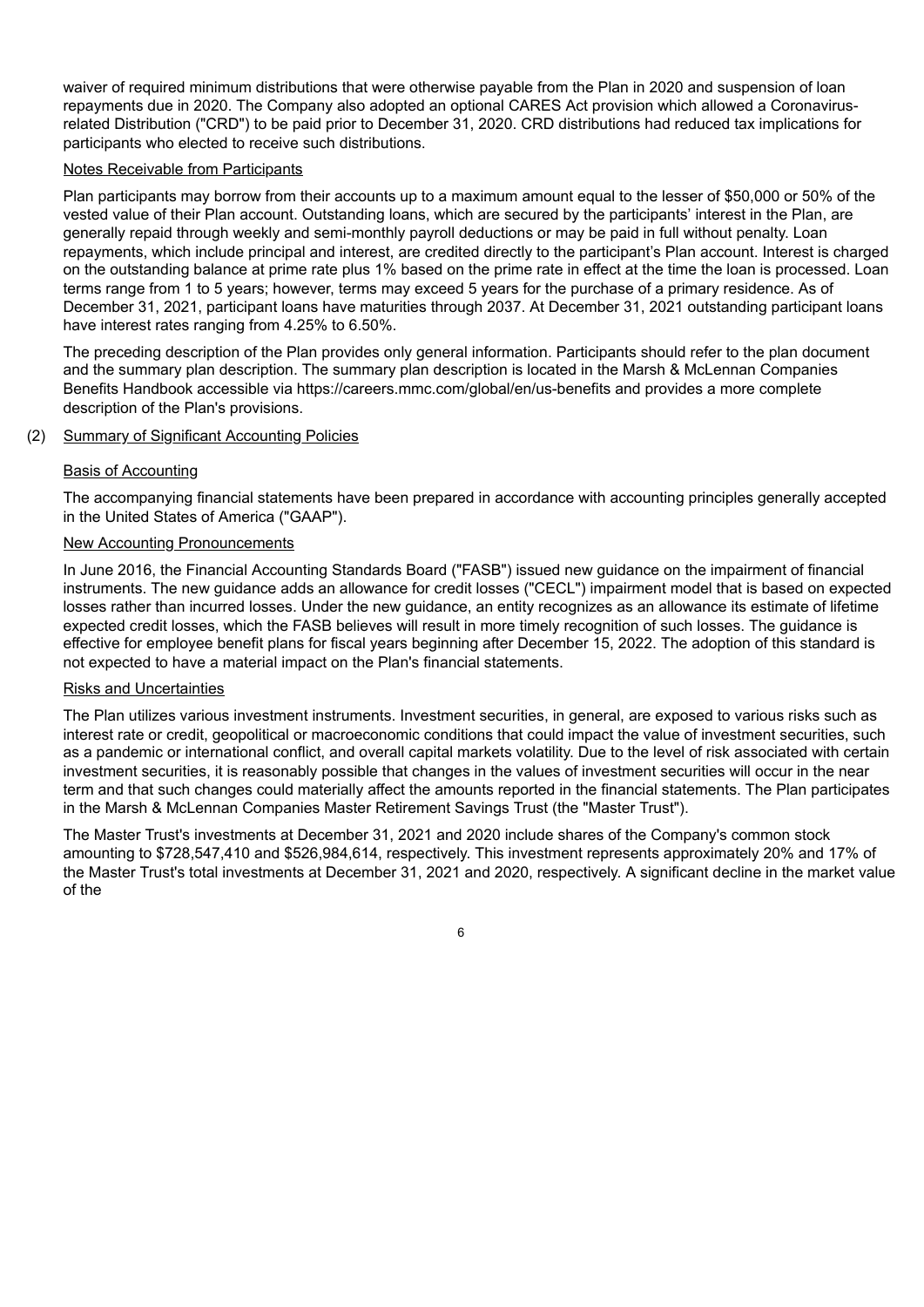Company's common stock would significantly affect the Plan's net assets available for benefits.

### Use of Estimates

The preparation of financial statements in accordance with GAAP requires management to make estimates and assumptions that affect the reported amounts of assets, liabilities and changes therein, and disclosure of contingent assets and liabilities. The Plan also considered the potential impact of COVID-19 on its estimates. The ultimate extent to which COVID-19 impacts the Plan's results and financial condition will depend on numerous evolving factors and developments that the Plan is not able to predict. Actual results could differ from those estimates.

### Cash and Cash Equivalents

Cash and cash equivalents consist of short-term investment funds composed of high-grade money market instruments with maturities less than ninety days.

#### Investment Valuation and Income Recognition

The Plan, along with the Marsh & McLennan Companies 401(k) Savings & Investment Plan ("MMC Plan"), participates in the Master Trust. The Master Trust holds investments in which the Plan owns a divided interest for the exclusive benefit of the Plan. These investments totaled \$659,669,571 and \$527,167,850 at December 31, 2021 and 2020 and are presented as Plan Identified Investments on the Statements of Net Assets Available for Benefits. The Master Trust also holds certain investments in commingled funds in which the Plan and the MMC Plan are deemed to have an undivided interest in the investments in which they participate.

#### *Plan Identified Investments*

The investments held for the exclusive benefit of the Plan include mutual funds and common collective trusts. These investments are stated at fair value and are disclosed in Note 4, Fair Value Measurements. The fair value of a financial instrument is the price that would be received to sell an asset or paid to transfer a liability in an orderly transaction between market participants at the measurement date. The shares of mutual funds are reflected in the accompanying statements of net assets available for benefits at quoted market prices. Shares of common/collective trusts are valued at the net asset value ("NAV") of shares held by the Plan at year-end based upon the quoted market prices of the underlying investments. NAV is used as a practical expedient for estimating fair value of common collective trusts, as permitted by applicable accounting guidance.

### *Commingled funds held by Master Trust*

The Master Trust also includes the Marsh & McLennan Companies Stock Fund, which consists of Marsh McLennan common stock and short-term investments, a Stable Value Fund, which includes guaranteed investment contracts ("GICs") and short-term investments, as well as four common collective trusts, which seek to deliver returns of corresponding indexes. These investments are commingled funds that are shared between the Plan and the MMC Plan. The Plan's interest in the commingled investments is disclosed in Note 3, Interest in Master Trust.

Purchases and sales of securities are recorded on a trade-date basis. Interest income is recorded on the accrual basis. Investment income and dividends include capital gains paid during the period. Dividends are recorded on the ex-dividend date.

Net appreciation or depreciation in fair value of investments includes the Plan's gains and losses on investments bought and sold as well as held during the period.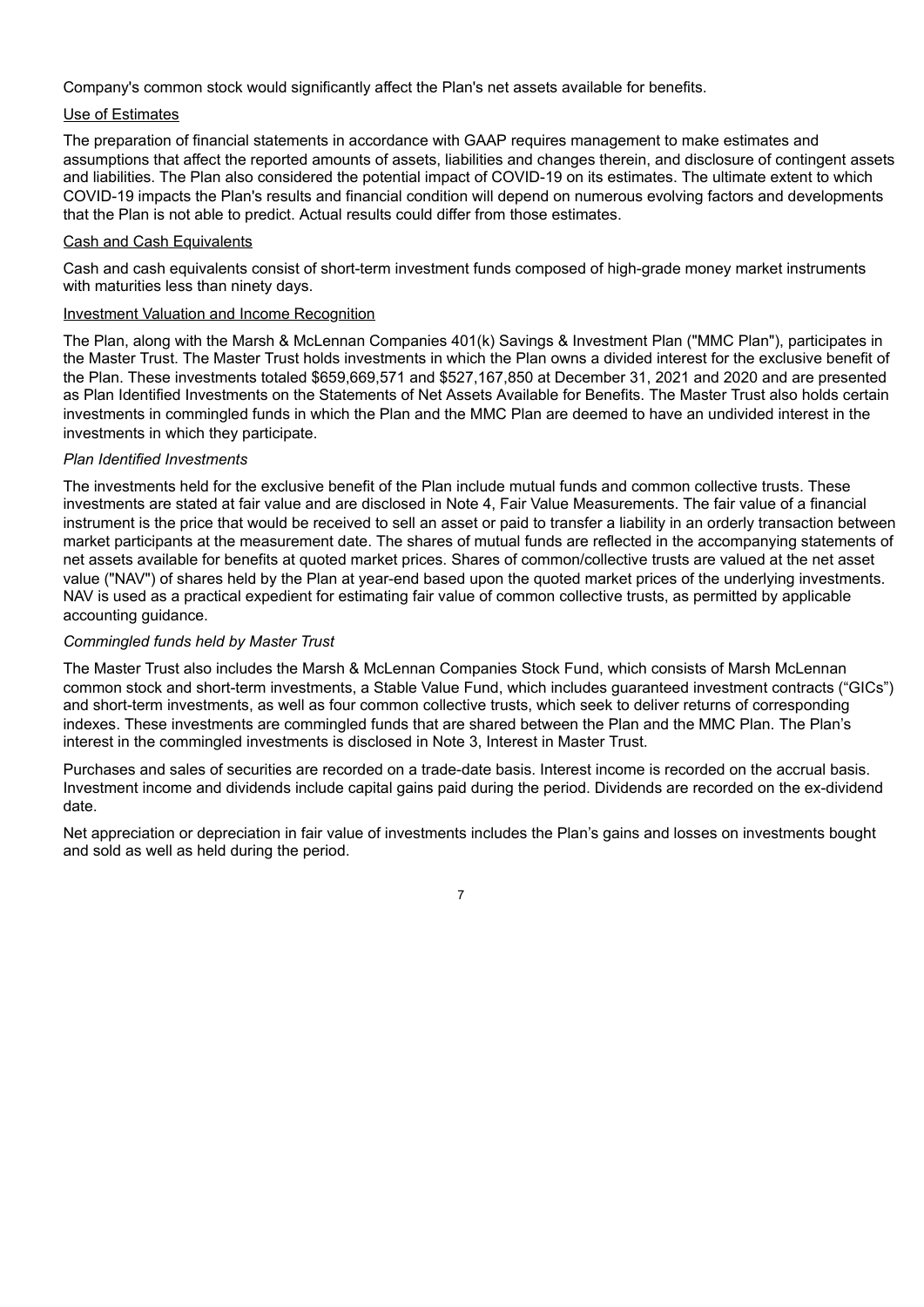#### Notes Receivable from Participants

Notes receivable from participants are measured at their unpaid principal balance plus any accrued but unpaid interest. Delinquent participant loans are recorded as distributions based on the terms of the plan document.

### Administrative Expenses

Administrative expenses of the Plan are paid by the Company as provided in the plan document. Management fees and operating expenses charged to the Plan for investments in mutual funds and common collective trusts are deducted from income earned on a daily basis and are reflected as a reduction of investment return for such investments. The Company also pays certain investment management fees on behalf of the Plan.

#### Payment of Benefits

Benefit payments to participants are recorded upon distribution. Amounts allocated to persons who have elected to take a distribution from the Plan but had not yet been paid at December 31, 2021 and 2020 were not material**.**

#### Excess Contributions Payable

The Plan is required to return contributions received during the Plan year in excess of the IRC limits.

#### (3) Interest in Master Trust

The Trustee holds certain investment assets of the Master Trust as commingled funds in which each separate plan is deemed to have an undivided interest in the investments in which they participate. The Plan's investment in the shared assets held by the Master Trust consists of units owned in the Marsh & McLennan Companies Stock Fund, the Invesco Fixed Income Fund (the "stable value fund"), the S&P 500 Index Fund, the US Bond Index Fund, the US Extended Equity Market Index Fund and the Non-US Equity Index Fund (collectively, the "common collective trusts").

The following tables summarize the assets and liabilities of the commingled funds of the Master Trust and the Plan's interest in those assets and liabilities as of December 31, 2021 and 2020: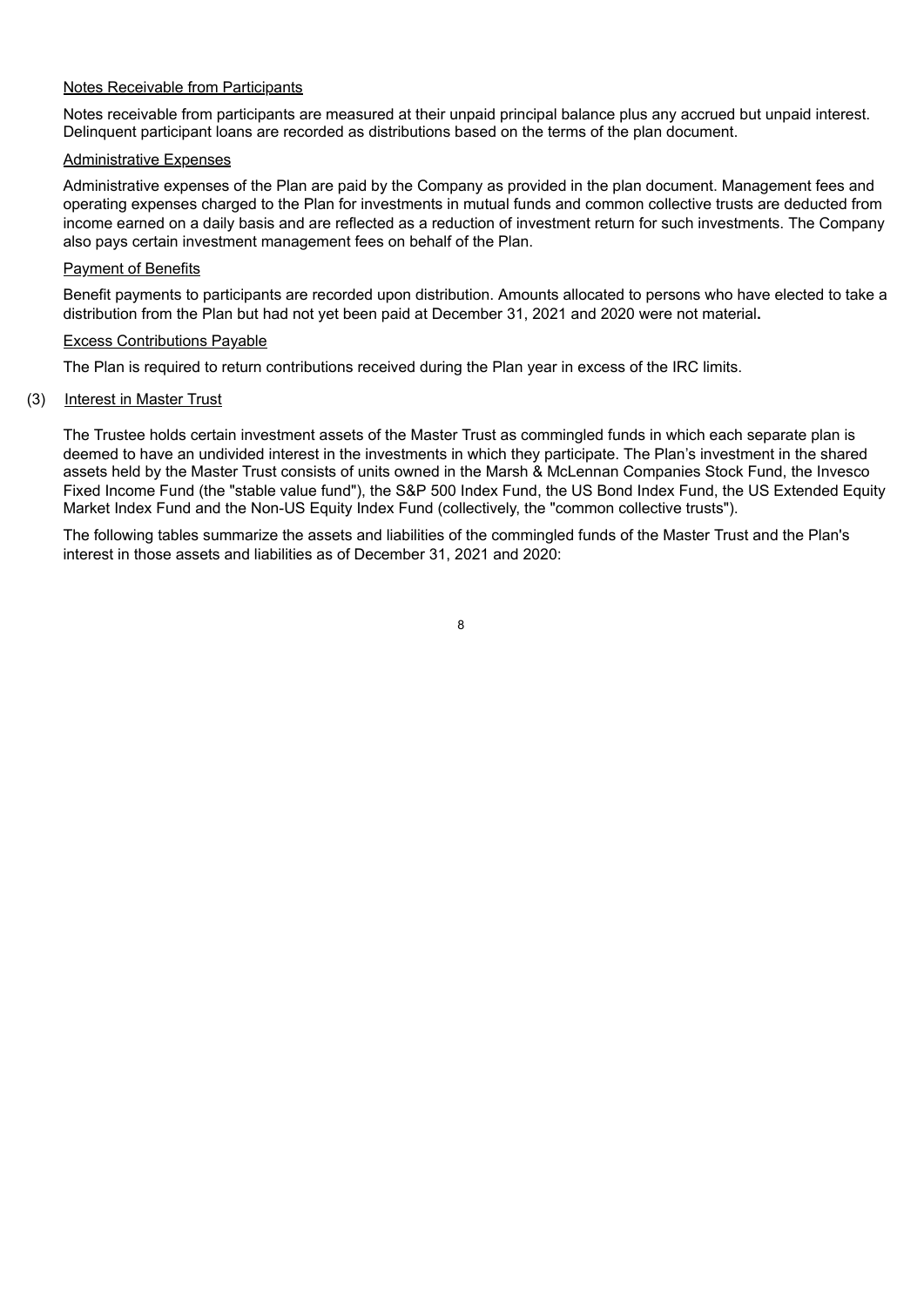|                                                        | December 31, 2021 |                                    |    |                                                            |  |
|--------------------------------------------------------|-------------------|------------------------------------|----|------------------------------------------------------------|--|
|                                                        |                   | Master Trust - Commingled<br>Funds |    | Plan's Interest in Master<br><b>Trust Commingled Funds</b> |  |
| Marsh & McLennan Companies Stock Fund                  |                   |                                    |    |                                                            |  |
| Marsh & McLennan Companies common stock at fair value  | \$                | 728,547,410                        | \$ | 45,281,776                                                 |  |
| Short-term investment fund at fair value               |                   | 13,761,603                         |    | 855,332                                                    |  |
| Accrued interest receivable                            |                   | 75                                 |    | 5                                                          |  |
| Liability for expenses incurred                        |                   | (21, 253)                          |    | (1,321)                                                    |  |
|                                                        |                   | 742,287,835                        |    | 46,135,792                                                 |  |
| Stable Value Fund                                      |                   |                                    |    |                                                            |  |
| Security backed investment contracts at contract value |                   | 605,008,731                        |    | 50,851,775                                                 |  |
| Short-term investment fund at fair value               |                   | 19,622,945                         |    | 1,649,334                                                  |  |
| Accrued interest receivable                            |                   | 88                                 |    |                                                            |  |
| Liability for expenses incurred                        |                   | (141,435)                          |    | (11, 888)                                                  |  |
|                                                        |                   | 624,490,329                        |    | 52,489,228                                                 |  |
| Common collective trusts at fair value                 |                   | 2,308,464,300                      |    | 246,468,487                                                |  |
| Net assets of commingled funds held by Master Trust    |                   | 3,675,242,464                      | \$ | 345,093,507                                                |  |

|                                                        | December 31, 2020 |                                    |    |                                                            |  |
|--------------------------------------------------------|-------------------|------------------------------------|----|------------------------------------------------------------|--|
|                                                        |                   | Master Trust - Commingled<br>Funds |    | Plan's Interest in Master<br><b>Trust Commingled Funds</b> |  |
| Marsh & McLennan Companies Stock Fund                  |                   |                                    |    |                                                            |  |
| Marsh & McLennan Companies common stock at fair value  | S                 | 526.984.614                        | \$ | 30,529,408                                                 |  |
| Short-term investment fund at fair value               |                   | 9,815,957                          |    | 568.661                                                    |  |
| Accrued interest receivable                            |                   | 565                                |    | 33                                                         |  |
| Liability for expenses incurred                        |                   | (21, 250)                          |    | (1, 231)                                                   |  |
|                                                        |                   | 536,779,886                        |    | 31,096,871                                                 |  |
| Stable Value Fund                                      |                   |                                    |    |                                                            |  |
| Security backed investment contracts at contract value |                   | 642,791,190                        |    | 46,155,381                                                 |  |
| Short-term investment fund at fair value               |                   | 13,759,960                         |    | 988.029                                                    |  |
| Accrued interest receivable                            |                   | 1,034                              |    | 74                                                         |  |
| Liability for expenses incurred                        |                   | (195,600)                          |    | (10, 617)                                                  |  |
|                                                        |                   | 656,356,584                        |    | 47,132,867                                                 |  |
| Common collective trusts at fair value                 |                   | 1,908,644,107                      |    | 186,733,084                                                |  |
| Net assets of commingled funds held by Master Trust    |                   | 3,101,780,577                      | \$ | 264.962.822                                                |  |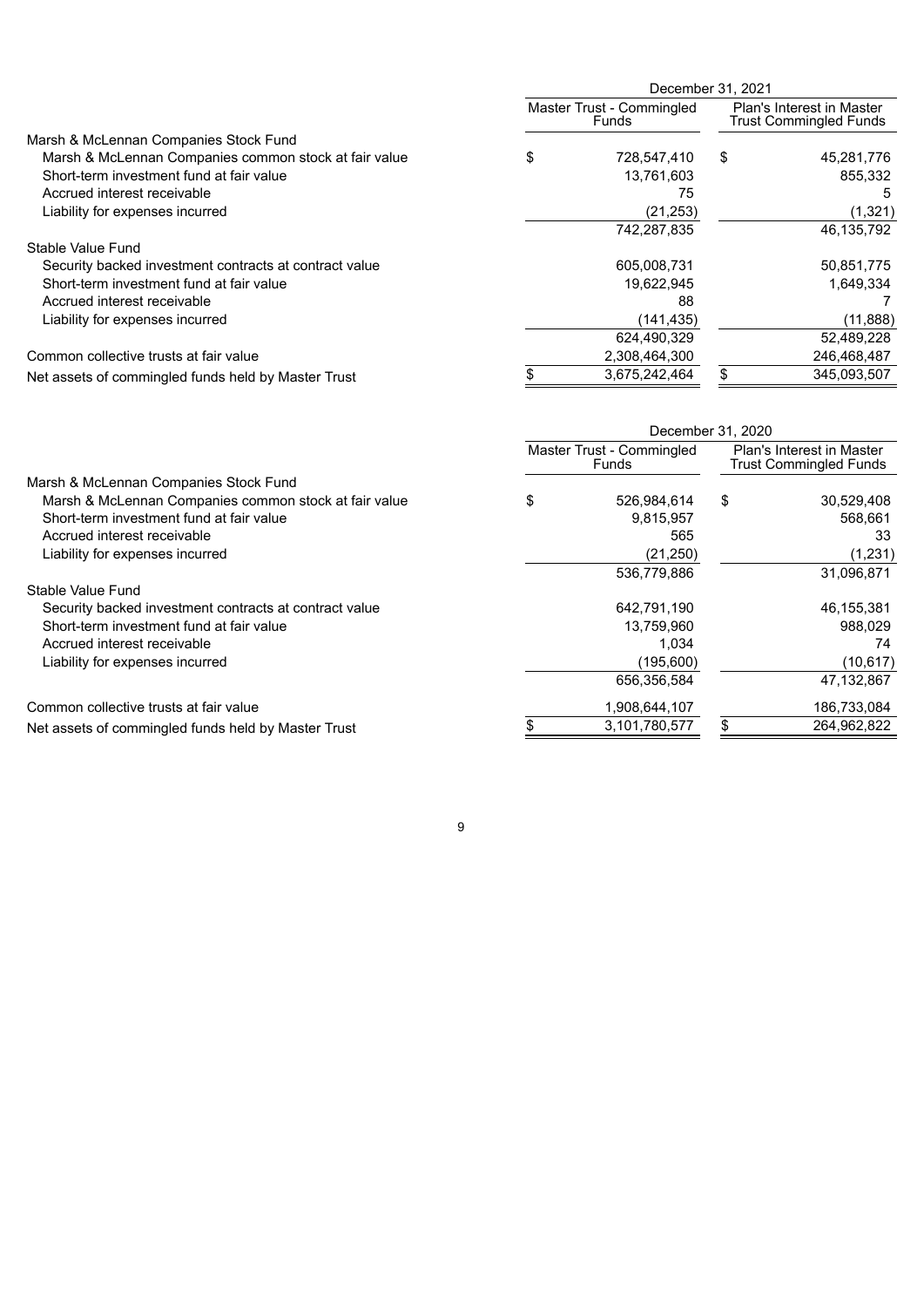The following table summarizes the net investment income of the commingled funds held by the Master Trust for the year ended December 31, 2021:

INVESTMENT INCOME AND EXPENSES:

| Net appreciation in fair value of Marsh & McLennan Companies common stock | \$<br>244,981,704 |
|---------------------------------------------------------------------------|-------------------|
| Net appreciation in fair value of common collective trusts                | 301,566,985       |
| <b>Dividends</b>                                                          | 8.713.062         |
| Interest                                                                  | 10,666,599        |
| Expenses                                                                  | (746,395)         |
| NET INVESTMENT INCOME                                                     | 565,181,955       |
| NET INVESTMENT INCOME FROM COMMINGLED FUNDS IN MASTER TRUST – BY PLAN:    |                   |
| Marsh & McLennan Agency 401(k) Savings & Investment Plan                  | 45.011.671        |
| MMC Plan                                                                  | 520.170.284       |
|                                                                           |                   |

#### *Marsh & McLennan Companies Stock Fund Valuations*

The Marsh & McLennan Companies Stock Fund consists of Marsh McLennan common stock and short-term investment funds. The Marsh McLennan common stock is reported at fair value based on the closing market price at December 31, 2021 and 2020. The short-term investment fund is composed of high-grade money market instruments with short maturities that are reported at fair value as of the reporting date.

#### *Stable Value Fund Valuations*

The stable value fund consists of GICs, synthetic GICs, separate account GICs and short-term investment funds. The short-term investment funds primarily consist of high-grade money market instruments with short maturities that are reported at fair value as of the reporting date.

The investments in traditional GICs, synthetic GICs, and separate account GICs (collectively, the "Investment Contracts"), which are fully benefit responsive investment contracts ("FBRICs"), are part of the stable value fund managed by Invesco Advisers, Inc. Investments in FBRICs, if they meet the fully responsive requirements of the accounting guidance, are required to be reported at contract value rather than at fair value. Contract value is the amount Plan participants would receive if they were to initiate permitted transactions under the terms of the Plan.

The Investment Contracts provide for benefit responsive withdrawals by Plan participants at contract value.

Investment Contracts will normally be held to maturity and meet the fully benefit responsive requirements of the accounting guidance. The contract value of Investment Contracts will be adjusted to reflect any issuer defaults or other evidence of impairment of an Investment Contract should they occur.

Synthetic GICs consist of investment-grade fixed income securities (or units of commingled funds composed of such securities) owned by the Stable Value Fund or, in the case of separate account GICs, owned by the insurance company. These underlying assets are "wrapped" by an insurance company, bank, or other financial institution (the "wrap provider"). With traditional GICs, the underlying assets are part of the general account of the issuing insurance company. The underlying securities of the synthetic GICs and separate account GICs are generally actively managed during the life of the contract. Under specified circumstances, the Investment Contracts provide liquidity for benefit payments to the Fund for the benefit of Plan participants at contract value.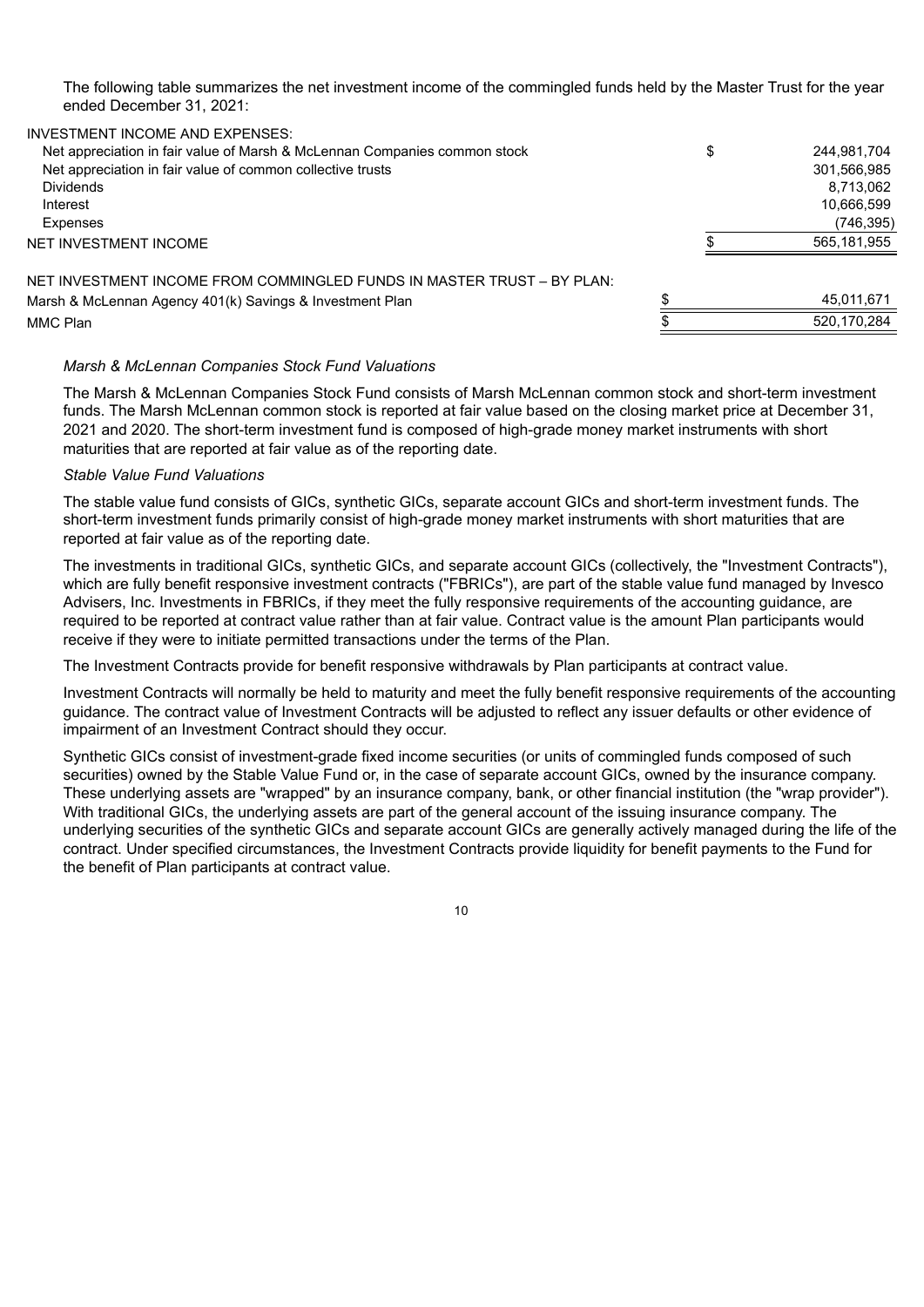The stable value fund purchases wrapped contracts from insurance companies, banks, or other financial institutions. The wrapped contract amortizes the realized and unrealized gains and losses on the underlying fixed income investments, typically over the duration of the investments, through adjustments to the future interest crediting rate. The issuer of the wrapped contract provides assurance that the adjustments to the interest crediting rate do not result in a future interest crediting rate that is less than zero. An interest crediting rate less than zero would result in a loss of principal or accrued interest. The crediting rate is calculated by a formula specified in each wrap agreement and is typically reset on a monthly or quarterly basis, depending on the contract. The key factors that influence future crediting rates for wrapped contracts include: the level of market interest rates, the amount and timing of participant contributions, transfers, and withdrawals into/out of the contract, the investment returns generated by the fixed income securities that back the wrapped contract, and the duration of the underlying investments backing the contract.

Because changes in market interest rates affect the yield to maturity and the market value of the underlying bonds, they can have a material impact on the contract's crediting rate. In addition, participant withdrawals and transfers from the stable value fund are paid at contract value but funded through the market value liquidation of the underlying investments, which also impacts the interest crediting rate. The resulting gains and losses in the market value of the underlying investments relative to the contract value are amortized in the future through either a lower crediting interest rate (in the event of market losses) or higher crediting interest rate (in the event of market gains) than would otherwise be the case. All wrapped contracts provide for a minimum interest crediting rate of zero percent.

Certain events might limit the ability of the Plan to transact at contract value with the contract issuer. Such events include the Plan's failure to qualify under Section 401(a) of the IRC or the failure of the trust to be tax-exempt under Section 501(a) of the IRC, premature termination of the contracts, Plan termination or merger, changes to the Plan's prohibition on competing investment options and bankruptcy of the Plan Sponsor or other Plan Sponsor events (for example, divestitures or spinoffs of a subsidiary) that significantly affect the Plan's normal operations.

In addition, certain events allow the contract issuer to terminate a contract with the Plan and settle at an amount different from the contract value. Those events may be different under each contract. Examples of such events include the following: an uncured violation of the Plan's investment guidelines, a breach of material obligation under the contract, a material misrepresentation, and a material amendment to the agreements without the consent of the issuer. If one of these events were to occur, the contract issuer could terminate the contract at the market value of the underlying investments (or, in the case of a traditional GIC, at the hypothetical market value based upon a contractual formula).

Management believes that no events are probable of occurring that might limit the ability of the Plan to transact at contract value with the contract issuers or that could cause a contract issuer to terminate a contract.

#### *Common collective trusts*

Shares of common collective trusts are valued at the NAV of shares held by the Plan at year-end based upon the quoted market prices of the underlying investments. NAV is used as a practical expedient for estimating fair value of common collective trusts.

#### (4) Fair Value Measurements

The Plan categorizes its assets that are valued at fair value on a recurring basis into a three-level fair value hierarchy as defined by the FASB. The fair value of a financial instrument is the price that would be received to sell an asset or paid to transfer a liability in an orderly transaction between market participants at the measurement date. The framework provides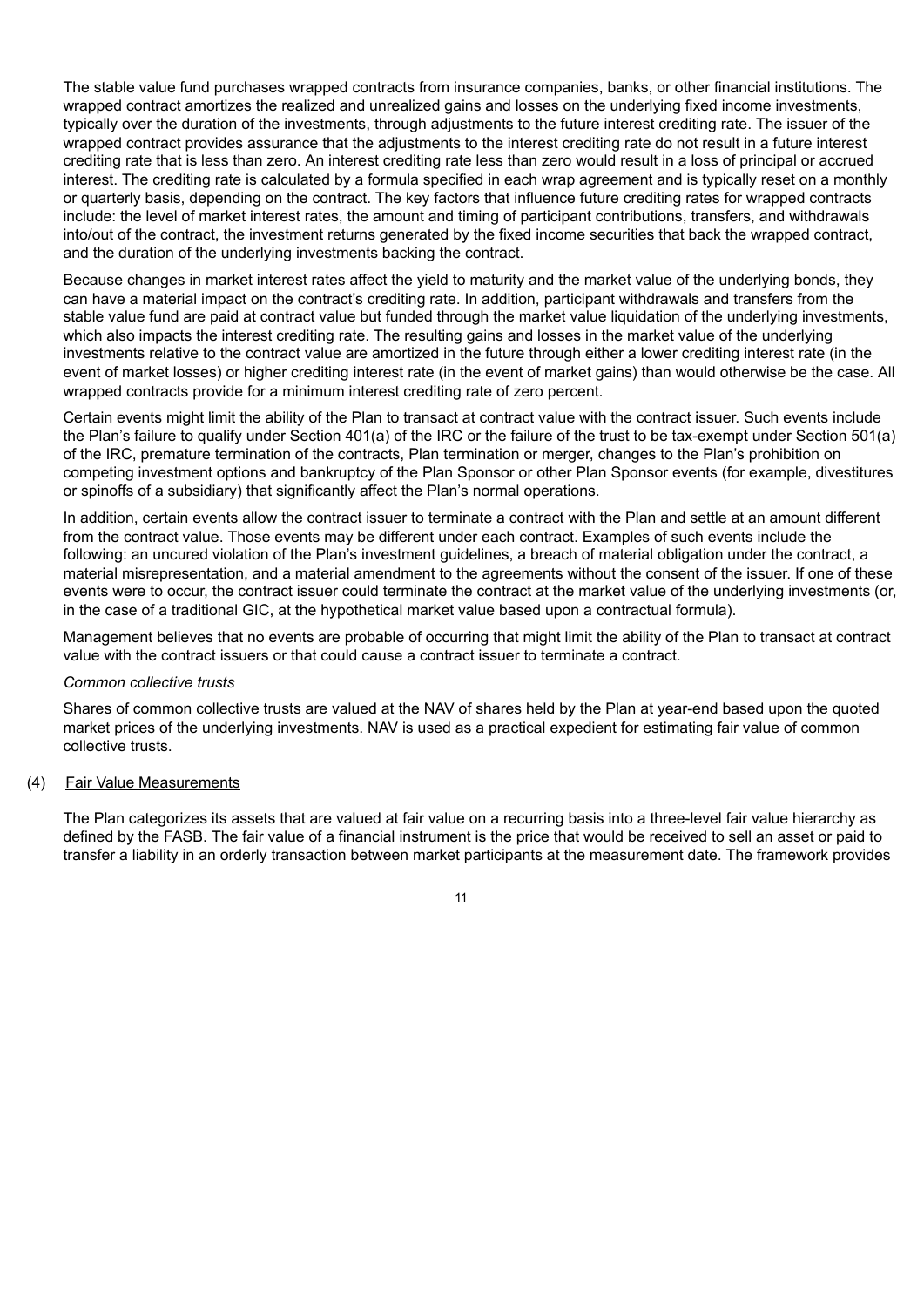a fair value hierarchy that prioritizes the inputs to valuation techniques used to measure fair values. The Plan classifies its investments into Level 1, which refers to securities valued using unadjusted quoted prices from active markets for identical assets; Level 2, which refers to securities not traded on an active market but for which observable market inputs are readily available; Level 3, which refers to securities valued based on significant unobservable inputs; and NAV, which refers to investments valued using net asset value as a practical expedient. Assets and liabilities are classified in their entirety based on the lowest level of input that is significant to the fair value measurement.

The following tables set forth, by level within the fair value hierarchy, a summary of plan identified investments held by the Master Trust measured at fair value at December 31, 2021 and 2020:

| Plan Identified Investments Held by Master Trust at Fair Value |  |                                                                                   |                                                     |                                                    |                |             |  |  |  |  |  |
|----------------------------------------------------------------|--|-----------------------------------------------------------------------------------|-----------------------------------------------------|----------------------------------------------------|----------------|-------------|--|--|--|--|--|
| Fair Value Measurements at December 31, 2021                   |  |                                                                                   |                                                     |                                                    |                |             |  |  |  |  |  |
|                                                                |  | Quoted Prices in<br><b>Active Markets for</b><br>Identical<br>Assets<br>(Level 1) | Significant Other<br>Observable Inputs<br>(Level 2) | Significant<br>Unobservable<br>Inputs<br>(Level 3) | <b>NAV</b>     | Total       |  |  |  |  |  |
| Short-term investment funds                                    |  | $512$ \$                                                                          | — \$                                                |                                                    | $-$ \$         | 512         |  |  |  |  |  |
| Mutual funds:                                                  |  |                                                                                   |                                                     |                                                    |                |             |  |  |  |  |  |
| Balanced/target retirement funds                               |  | 38,173,266                                                                        |                                                     |                                                    |                | 38,173,266  |  |  |  |  |  |
| Bond funds                                                     |  | 16,083,792                                                                        |                                                     |                                                    |                | 16,083,792  |  |  |  |  |  |
| Value funds                                                    |  | 25,341,777                                                                        |                                                     |                                                    |                | 25,341,777  |  |  |  |  |  |
| <b>Total Mutual funds</b>                                      |  | 79,598,835                                                                        |                                                     |                                                    |                | 79,598,835  |  |  |  |  |  |
| Common collective trusts                                       |  |                                                                                   |                                                     |                                                    | 580.070.736    | 580.070.736 |  |  |  |  |  |
| <b>Total Investments</b>                                       |  | 79.599.347 \$                                                                     | $\overline{\phantom{0}}$                            | — \$<br>- \$                                       | 580.070.736 \$ | 659.670.083 |  |  |  |  |  |

| Plan Identified Investments Held by Master Trust at Fair Value                                                                                                                                                        |    |               |        |        |                |               |  |  |  |  |  |
|-----------------------------------------------------------------------------------------------------------------------------------------------------------------------------------------------------------------------|----|---------------|--------|--------|----------------|---------------|--|--|--|--|--|
| Fair Value Measurements at December 31, 2020                                                                                                                                                                          |    |               |        |        |                |               |  |  |  |  |  |
| Quoted Prices in<br><b>Active Markets for</b><br>Significant<br>Unobservable<br>Identical<br>Significant Other<br>Observable Inputs<br>Assets<br>Inputs<br><b>NAV</b><br>Total<br>(Level 2)<br>(Level 3)<br>(Level 1) |    |               |        |        |                |               |  |  |  |  |  |
| Short-term investment funds                                                                                                                                                                                           | \$ | 512 \$        | $-$ \$ | $-$ \$ | $-$ \$         | 512           |  |  |  |  |  |
| Mutual funds:                                                                                                                                                                                                         |    |               |        |        |                |               |  |  |  |  |  |
| Balanced/target retirement funds                                                                                                                                                                                      |    | 31,168,247    |        |        |                | 31,168,247    |  |  |  |  |  |
| Bond funds                                                                                                                                                                                                            |    | 13,969,825    |        |        |                | 13,969,825    |  |  |  |  |  |
| Value funds                                                                                                                                                                                                           |    | 18,023,503    |        |        |                | 18,023,503    |  |  |  |  |  |
| <b>Total Mutual funds</b>                                                                                                                                                                                             |    | 63.161.575    |        |        |                | 63,161,575    |  |  |  |  |  |
| Common collective trusts                                                                                                                                                                                              |    |               |        |        | 464,006,275    | 464,006,275   |  |  |  |  |  |
| <b>Total Investments</b>                                                                                                                                                                                              |    | 63,162,087 \$ | $-$ \$ | $-$ \$ | 464.006.275 \$ | 527, 168, 362 |  |  |  |  |  |

Following is a description of the valuation methodologies used for assets measured at fair value:

- Short-term investment funds: High grade money market instruments valued using a valuation technique that results in price per share of \$1.00.
- Mutual funds: Valued at quoted market prices at year-end on an active market.
- Common collective trusts: Valued at NAV at year-end.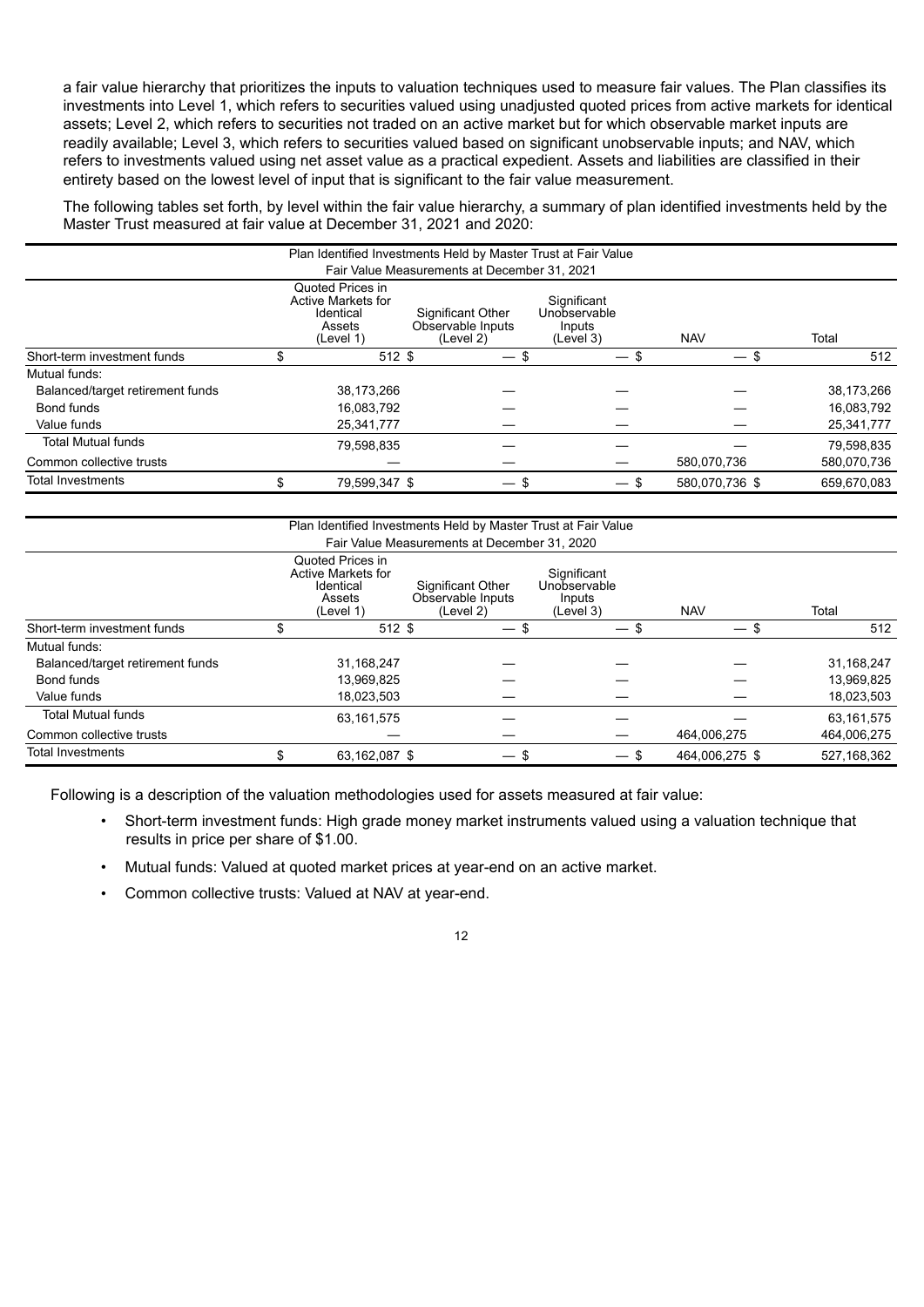The following tables set forth, by level within the fair value hierarchy, a summary of the assets included in the commingled funds held in the Master Trust measured at fair value at December 31, 2021 and 2020:

| Assets Held in Commingled Funds by Master Trust<br>Fair Value Measurements at December 31, 2021                                                                                                                   |    |                |  |        |        |                  |               |  |  |  |  |
|-------------------------------------------------------------------------------------------------------------------------------------------------------------------------------------------------------------------|----|----------------|--|--------|--------|------------------|---------------|--|--|--|--|
| Quoted Prices in<br>Active Markets for<br>Significant<br>Significant<br>Other Observable<br>Unobservable<br>Identical<br>Assets<br>Inputs<br>Inputs<br>(Level 1)<br>Total<br><b>NAV</b><br>(Level 2)<br>(Level 3) |    |                |  |        |        |                  |               |  |  |  |  |
| Marsh & McLennan Companies<br>common stock                                                                                                                                                                        | \$ | 728,547,410 \$ |  | $-$ \$ | $-$ \$ | $-$ \$           | 728,547,410   |  |  |  |  |
| Short-term investment fund                                                                                                                                                                                        |    | 33,384,548     |  |        |        |                  | 33.384.548    |  |  |  |  |
| Common collective trusts                                                                                                                                                                                          |    |                |  |        |        | 2,308,495,208    | 2,308,495,208 |  |  |  |  |
| Total Master Trust Investments at<br>Fair Value                                                                                                                                                                   | \$ | 761,931,958 \$ |  | $-$ \$ | $-$ \$ | 2,308,495,208 \$ | 3,070,427,166 |  |  |  |  |

| Assets Held in Commingled Funds by Master Trust |                                        |                |  |        |  |        |                  |               |  |  |  |  |
|-------------------------------------------------|----------------------------------------|----------------|--|--------|--|--------|------------------|---------------|--|--|--|--|
| Fair Value Measurements at December 31, 2020    |                                        |                |  |        |  |        |                  |               |  |  |  |  |
|                                                 | Quoted Prices in<br>Active Markets for | Total          |  |        |  |        |                  |               |  |  |  |  |
| Marsh & McLennan Companies<br>common stock      | \$                                     | 526,984,614 \$ |  | — \$   |  | $-$ \$ | — \$             | 526,984,614   |  |  |  |  |
| Short-term investment fund                      |                                        | 23,575,917     |  |        |  |        |                  | 23,575,917    |  |  |  |  |
| Common collective trusts                        |                                        |                |  |        |  |        | 1,908,644,107    | 1,908,644,107 |  |  |  |  |
| Total Master Trust Investments at<br>Fair Value |                                        | 550,560,531 \$ |  | $-$ \$ |  | $-$ \$ | 1,908,644,107 \$ | 2,459,204,638 |  |  |  |  |

Following is a description of the valuation methodologies used for assets measured at fair value:

- Common stock: Valued at the closing price reported on an active market where the securities are traded.
- Short-term investment funds: High-grade money market instruments valued using a valuation technique that results in price per share of \$1.00.
- Common collective trusts: Valued at NAV at year-end.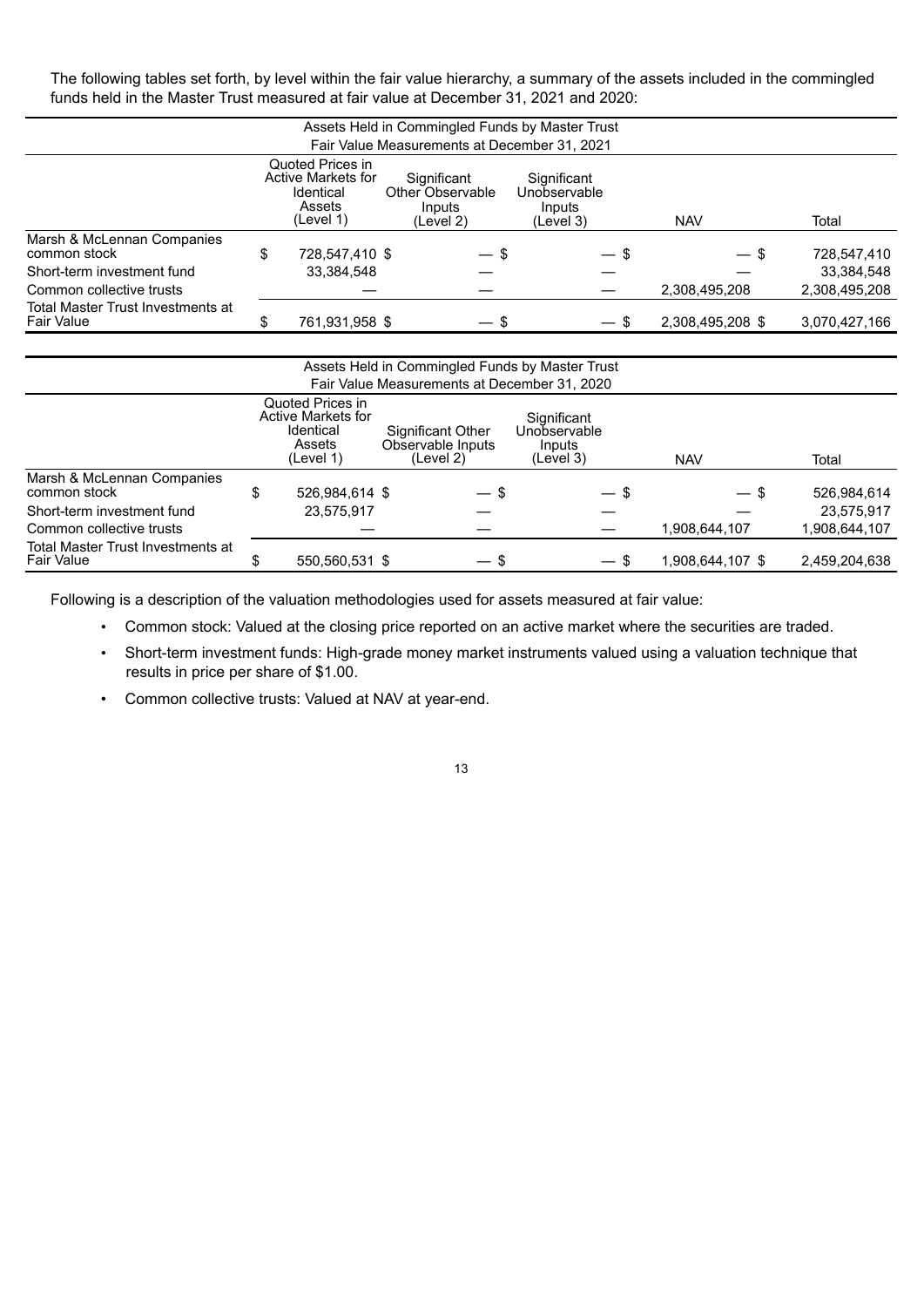#### (5) Net Asset Value (NAV) Per Share

The following table provides additional information as of December 31, 2021 and 2020 for plan identified investments held by the Master Trust that report a NAV per share (or its equivalent):

|                                               |             | Fair Value |             |                         |                         |                             |
|-----------------------------------------------|-------------|------------|-------------|-------------------------|-------------------------|-----------------------------|
|                                               | 2021        |            | 2020        | Unfunded<br>Commitments | Redemption<br>Frequency | Redemption<br>Notice Period |
| Target retirement funds (a)                   | 406.874.370 |            | 312,637,603 |                         | Daily                   | None                        |
| T. Rowe Blue Chip Growth Trust (b)            | 71.192.110  |            | 58,949,523  |                         | Daily                   | None                        |
| Putnam Large Cap Value Trust IA (c)           | 12,599,492  |            | 9.084.235   |                         | Daily                   | None                        |
| T. Rowe Small Mid Cap Core Trust (d)          | 61.406.871  |            | 57.071.619  |                         | Daily                   | None                        |
| Capital Group EuroPacific Growth Trust<br>(e) | 27,997,893  |            | 26,263,295  |                         | Daily                   | None                        |
|                                               | 580,070,736 |            | 464,006,275 |                         |                         |                             |

(a) This category includes investments in a mix of index funds designed to provide income for selected retirement years. The fair value of the investments in this category has been estimated using the quoted market prices of the underlying securities.

(b) This fund includes investments in U.S. and non-U.S. equity securities. The fair value of investments in this fund has been estimated using the quoted market prices of the underlying securities.

(c) This fund includes investments in mid-size and large U.S. equity securities. The fair value of investments in this fund has been estimated at using the quoted market prices of the underlying securities.

(d) This fund includes investments in small and mid-size U.S. and non-U.S. equity securities. The fair value of investments in this fund has been estimated using the quoted market prices of the underlying securities.

(e) This fund includes investments in Europe and Pacific Basin equity securities. The fair value of the investments in this fund has been estimated using the quoted market prices of the underlying securities.

The following table provides additional information as of December 31, 2021 and 2020 for the Plan's interest in commingled funds held by the Master Trust that report a NAV per share (or its equivalent):

|                                        |             | Fair Value |             |                         |                         |                             |
|----------------------------------------|-------------|------------|-------------|-------------------------|-------------------------|-----------------------------|
|                                        | 2021        |            | 2020        | Unfunded<br>Commitments | Redemption<br>Frequency | Redemption<br>Notice Period |
| S&P 500 Index Fund (a)                 | 105,632,405 |            | 72,470,488  |                         | Dailv                   | None                        |
| Non-U.S. Equity Index Fund (b)         | 52,437,773  |            | 41,662,782  |                         | Daily                   | None                        |
| U.S. Bond Index Fund (c)               | 46.753.188  |            | 39.821.799  |                         | Daily                   | None                        |
| U.S. Extended Equity Market Index Fund |             |            |             |                         |                         |                             |
| (d)                                    | 41.645.121  |            | 32.778.015  |                         | Daily                   | None                        |
|                                        | 246.468.487 |            | 186,733,084 |                         |                         |                             |

(a) This fund includes investments primarily in U.S. equity securities. The fair value of the investments in this category has been estimated at NAV, which reflects the quoted market prices of the underlying securities.

(b) This fund includes investments primarily in non-U.S. equity securities. The fair value of investments in this fund has been estimated at NAV, which reflects the quoted market prices of the underlying securities.

(c) This fund includes investments in government and corporate bonds. The fair value of investments in this fund has been estimated at NAV, which reflects the quoted market prices of the underlying securities.

(d) This fund includes investments in U.S. small cap equity securities. The fair value of investments in this fund has been estimated at NAV, which reflects the quoted market prices of the underlying securities.

There are no redemption restrictions on plan identified investments or commingled funds held in the Master Trust.

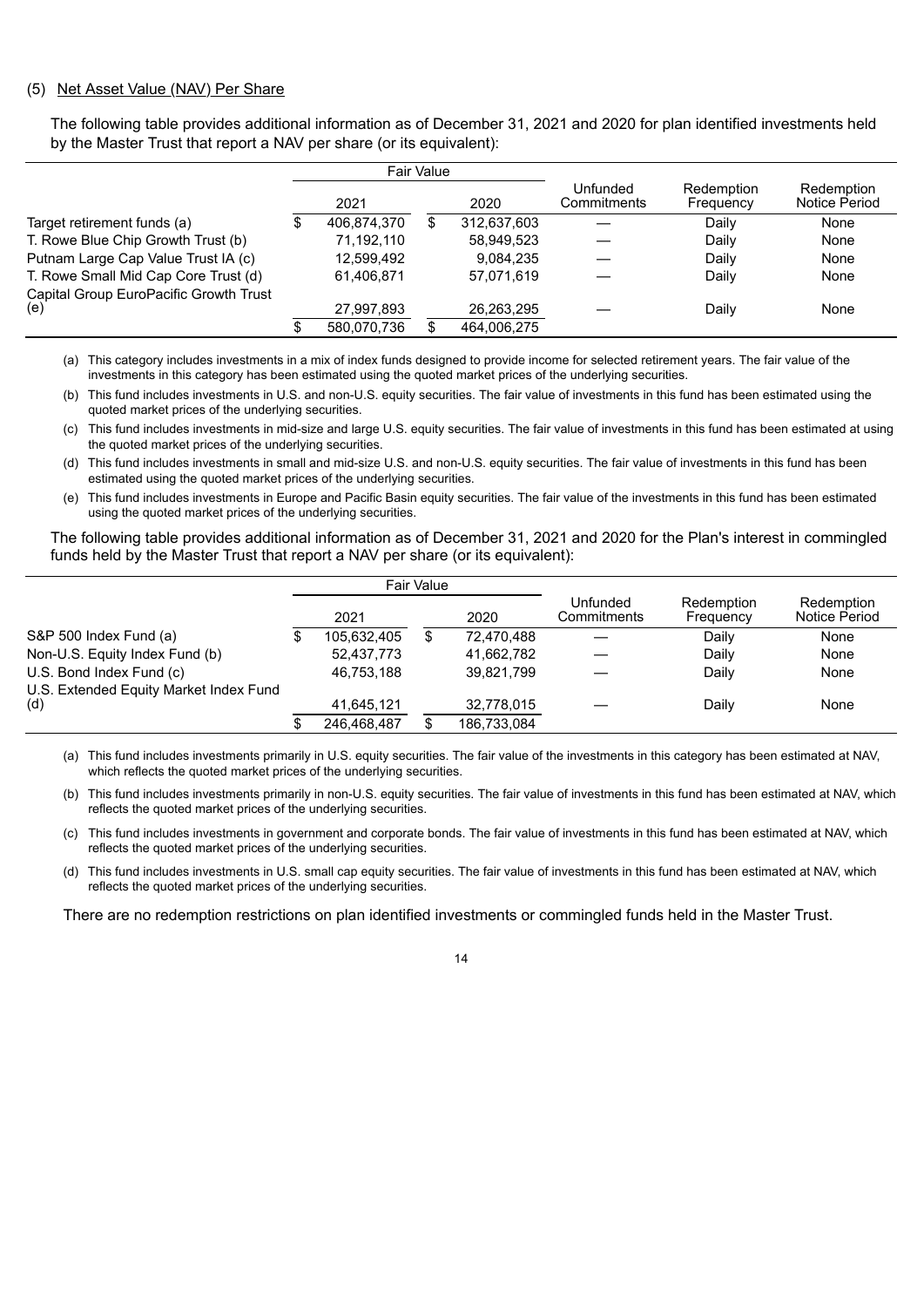#### (6) Exempt Party in Interest Transactions

The Plan has a short-term investment fund managed by the Trustee. The balance in the fund was \$512 at December 31, 2021 and 2020, respectively.

The Plan, through its interest in the Master Trust (see Note 3), was the beneficial owner of 260,510 and 260,935 shares of common stock of Marsh McLennan, the sponsoring employer, as of December 31, 2021 and 2020, respectively. The fair value of the shares as of December 31, 2021 and 2020 was \$45,281,776 and \$30,529,409, respectively. The cost of these shares at December 31, 2021 and 2020 was \$8,697,572 and \$8,275,322, respectively. The Plan recorded dividend income of \$519,397 and \$480,463 for the years ended December 31, 2021 and 2020, respectively, from shares of Marsh McLennan

The Plan issues loans to participants which are secured by the vested balances in the participant's accounts.

Certain administrative, investment and investment advisory functions are performed by officers and employees of the Company and its subsidiaries (who may also be participants in the Plan) at no cost to the Plan. Certain of these functions are performed by unaffiliated, third parties who might have other roles with respect to the Plan. These transactions are not deemed prohibited party-in-interest transactions because they are covered by statutory and/or administrative exemptions from the IRC and ERISA rules on prohibited transactions.

#### (7) Transfers from Other Plans

In 2021, certain employees transferred their balances between the MMC Plan and the Plan. The net amount transferred out of the Plan and reported in the statement of changes in net assets available for benefits was \$1,763,821 which included transfers into the Plan of \$2,891,251 and transfers from the Plan of \$1,127,430.

#### (8) Federal Income Tax Status

The IRS has determined and informed the Company by a letter dated November 13, 2013 that the Plan is designed in accordance with applicable sections of the IRC. The Plan has been amended since receiving the determination letter, however, the Company and the Plan's management believe that the Plan is currently operated in compliance with the applicable requirements of the IRC and that the Plan continues to be qualified and the related trust continues to be taxexempt. Therefore, no provision for income taxes has been included in the Plan's financial statements.

GAAP requires Plan management to evaluate tax positions taken by the Plan and recognize a tax liability (or asset) if the Plan has taken an uncertain position that more likely than not would not be sustained upon examination by the IRS. The Plan is subject to routine audits by taxing jurisdictions; however, there are currently no audits for any tax periods in progress. The Plan Administrator believes that all Plan years remain open to examination by the IRS.

#### (9) Plan Termination

Although it has not expressed any intention to do so, the Company has the right under the Plan to discontinue its contributions at any time and to terminate the Plan subject to the provisions set forth in ERISA. In the event that the Plan is terminated, each participant would become 100% vested in their account.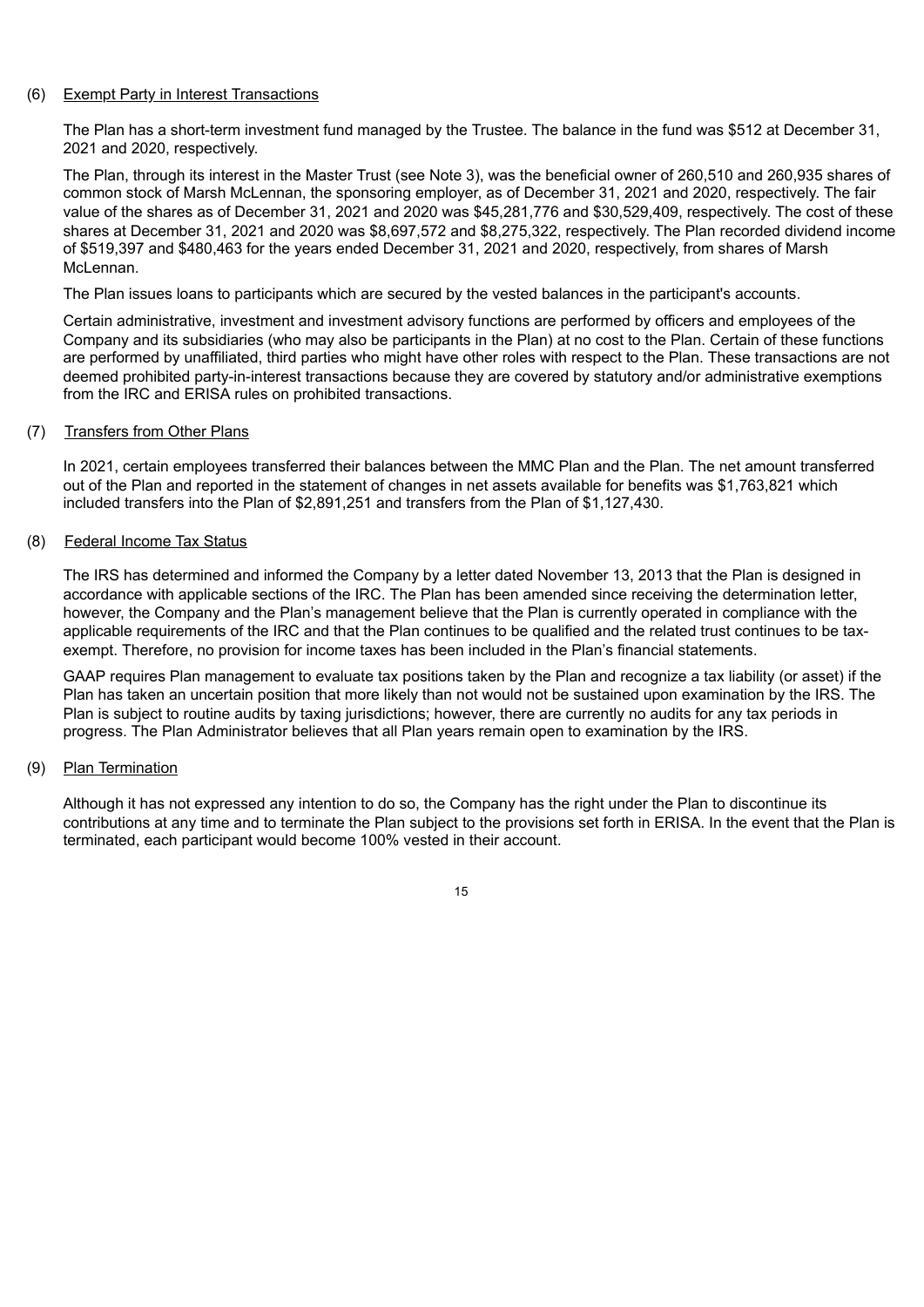## (10) Subsequent Events

Plan Management has performed its evaluation of subsequent events through the issuance of these financial statements and has determined that there were no subsequent events requiring adjustment to or disclosure in the financial statements.

|    | ٠            |
|----|--------------|
| I  |              |
| ×. |              |
|    | I<br>×<br>۰. |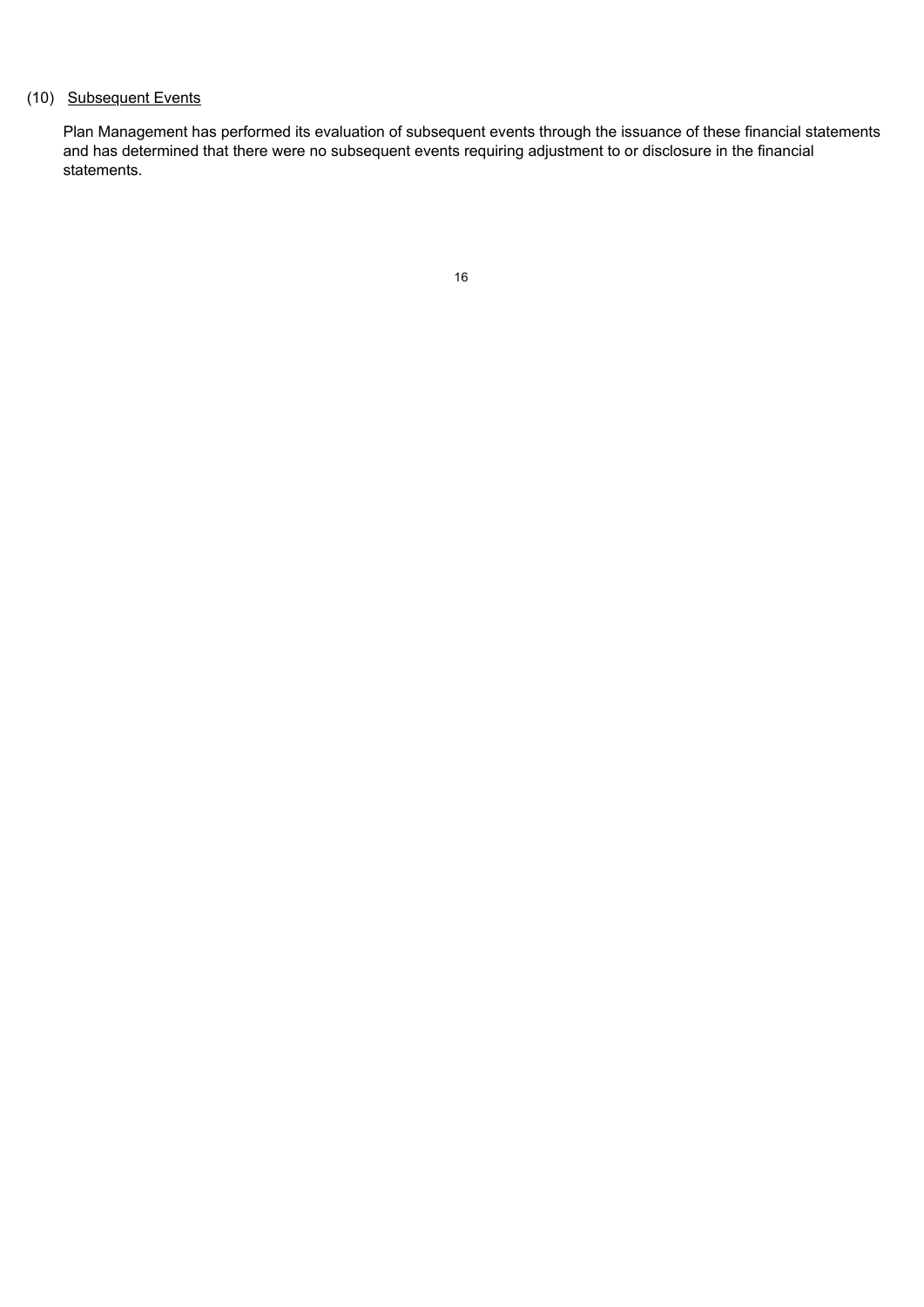#### **MARSH & McLENNAN AGENCY 401(k) SAVINGS & INVESTMENT PLAN FORM 5500, SCHEDULE H, PART IV, LINE 4i SCHEDULE OF ASSETS (HELD AT END OF YEAR) AS OF DECEMBER 31, 2021**

EIN #36-2668272 Plan #006

| $\star$<br><b>Common Collective Trust</b><br>\$<br>512<br>SHORT-TERM INVESTMENT FUND (N/A)<br>BLACKROCK LIFEPATH INDEX 2025 FUND (N)<br>52,519,427<br><b>Common Collective Trust</b><br>BLACKROCK LIFEPATH INDEX 2030 FUND (N)<br><b>Common Collective Trust</b><br>68,058,028<br>BLACKROCK LIFEPATH INDEX 2035 FUND (N)<br>64,577,685<br>Common Collective Trust<br>BLACKROCK LIFEPATH INDEX 2040 FUND (N)<br>Common Collective Trust<br>42,982,879<br>BLACKROCK LIFEPATH INDEX 2045 FUND (N)<br>Common Collective Trust<br>52,488,321<br>BLACKROCK LIFEPATH INDEX 2050 FUND (N)<br>42,630,583<br><b>Common Collective Trust</b><br>BLACKROCK LIFEPATH INDEX 2055 FUND (N)<br><b>Common Collective Trust</b><br>25,869,242<br>BLACKROCK LIFEPATH INDEX 2060 FUND (N)<br>11,390,264<br><b>Common Collective Trust</b><br>BLACKROCK LIFEPATH INDEX 2065 FUND (N)<br>3,259,834<br><b>Common Collective Trust</b><br>BLACKROCK LIFEPATH INDEX RETIREMENT FUND (N)<br>43,098,107<br><b>Common Collective Trust</b><br>T. ROWE PRICE BLUE CHIP GROWTH TRUST (T4)<br>Common Collective Trust<br>71,192,110<br>PUTNAM LARGE CAP VALUE TRUST IA<br>12,599,492<br>Common Collective Trust<br>T. ROWE PRICE SMALL & MID CAP CORE TRUST CLASS D<br><b>Common Collective Trust</b><br>61,406,871<br>CAPITAL GROUP EUROPACIFIC GROWTH TRUST (U2)<br>27,997,893<br><b>Common Collective Trust</b><br>DODGE & COX STOCK FUND (N/A)<br>Registered Investment Company<br>25,341,777<br>PIMCO TOTAL RETURN FUND (Institutional)<br>Registered Investment Company<br>16,083,792<br>VANGUARD WELLINGTON FUND (Admiral)<br>Registered Investment Company<br>38,173,266<br>Participant Loans maturing through 2037 at<br>interest rates of 4.25% to 6.50%.<br>$\ast$<br>VARIOUS PARTICIPANTS (N/A)<br>12,213,755<br>671,883,838 | (a) | D.<br>Identity of Issue, Borrower, Lessor<br>or Similar Party (Share class) | (c) Description of Investment, including<br>Maturity Date, Rate of Interest, Collateral,<br>and Par or Maturity Value | (e)<br>Current Value |
|-----------------------------------------------------------------------------------------------------------------------------------------------------------------------------------------------------------------------------------------------------------------------------------------------------------------------------------------------------------------------------------------------------------------------------------------------------------------------------------------------------------------------------------------------------------------------------------------------------------------------------------------------------------------------------------------------------------------------------------------------------------------------------------------------------------------------------------------------------------------------------------------------------------------------------------------------------------------------------------------------------------------------------------------------------------------------------------------------------------------------------------------------------------------------------------------------------------------------------------------------------------------------------------------------------------------------------------------------------------------------------------------------------------------------------------------------------------------------------------------------------------------------------------------------------------------------------------------------------------------------------------------------------------------------------------------------------------------------------------------------------------------------------------------------------------|-----|-----------------------------------------------------------------------------|-----------------------------------------------------------------------------------------------------------------------|----------------------|
|                                                                                                                                                                                                                                                                                                                                                                                                                                                                                                                                                                                                                                                                                                                                                                                                                                                                                                                                                                                                                                                                                                                                                                                                                                                                                                                                                                                                                                                                                                                                                                                                                                                                                                                                                                                                           |     |                                                                             |                                                                                                                       |                      |
|                                                                                                                                                                                                                                                                                                                                                                                                                                                                                                                                                                                                                                                                                                                                                                                                                                                                                                                                                                                                                                                                                                                                                                                                                                                                                                                                                                                                                                                                                                                                                                                                                                                                                                                                                                                                           |     |                                                                             |                                                                                                                       |                      |
|                                                                                                                                                                                                                                                                                                                                                                                                                                                                                                                                                                                                                                                                                                                                                                                                                                                                                                                                                                                                                                                                                                                                                                                                                                                                                                                                                                                                                                                                                                                                                                                                                                                                                                                                                                                                           |     |                                                                             |                                                                                                                       |                      |
|                                                                                                                                                                                                                                                                                                                                                                                                                                                                                                                                                                                                                                                                                                                                                                                                                                                                                                                                                                                                                                                                                                                                                                                                                                                                                                                                                                                                                                                                                                                                                                                                                                                                                                                                                                                                           |     |                                                                             |                                                                                                                       |                      |
|                                                                                                                                                                                                                                                                                                                                                                                                                                                                                                                                                                                                                                                                                                                                                                                                                                                                                                                                                                                                                                                                                                                                                                                                                                                                                                                                                                                                                                                                                                                                                                                                                                                                                                                                                                                                           |     |                                                                             |                                                                                                                       |                      |
|                                                                                                                                                                                                                                                                                                                                                                                                                                                                                                                                                                                                                                                                                                                                                                                                                                                                                                                                                                                                                                                                                                                                                                                                                                                                                                                                                                                                                                                                                                                                                                                                                                                                                                                                                                                                           |     |                                                                             |                                                                                                                       |                      |
|                                                                                                                                                                                                                                                                                                                                                                                                                                                                                                                                                                                                                                                                                                                                                                                                                                                                                                                                                                                                                                                                                                                                                                                                                                                                                                                                                                                                                                                                                                                                                                                                                                                                                                                                                                                                           |     |                                                                             |                                                                                                                       |                      |
|                                                                                                                                                                                                                                                                                                                                                                                                                                                                                                                                                                                                                                                                                                                                                                                                                                                                                                                                                                                                                                                                                                                                                                                                                                                                                                                                                                                                                                                                                                                                                                                                                                                                                                                                                                                                           |     |                                                                             |                                                                                                                       |                      |
|                                                                                                                                                                                                                                                                                                                                                                                                                                                                                                                                                                                                                                                                                                                                                                                                                                                                                                                                                                                                                                                                                                                                                                                                                                                                                                                                                                                                                                                                                                                                                                                                                                                                                                                                                                                                           |     |                                                                             |                                                                                                                       |                      |
|                                                                                                                                                                                                                                                                                                                                                                                                                                                                                                                                                                                                                                                                                                                                                                                                                                                                                                                                                                                                                                                                                                                                                                                                                                                                                                                                                                                                                                                                                                                                                                                                                                                                                                                                                                                                           |     |                                                                             |                                                                                                                       |                      |
|                                                                                                                                                                                                                                                                                                                                                                                                                                                                                                                                                                                                                                                                                                                                                                                                                                                                                                                                                                                                                                                                                                                                                                                                                                                                                                                                                                                                                                                                                                                                                                                                                                                                                                                                                                                                           |     |                                                                             |                                                                                                                       |                      |
|                                                                                                                                                                                                                                                                                                                                                                                                                                                                                                                                                                                                                                                                                                                                                                                                                                                                                                                                                                                                                                                                                                                                                                                                                                                                                                                                                                                                                                                                                                                                                                                                                                                                                                                                                                                                           |     |                                                                             |                                                                                                                       |                      |
|                                                                                                                                                                                                                                                                                                                                                                                                                                                                                                                                                                                                                                                                                                                                                                                                                                                                                                                                                                                                                                                                                                                                                                                                                                                                                                                                                                                                                                                                                                                                                                                                                                                                                                                                                                                                           |     |                                                                             |                                                                                                                       |                      |
|                                                                                                                                                                                                                                                                                                                                                                                                                                                                                                                                                                                                                                                                                                                                                                                                                                                                                                                                                                                                                                                                                                                                                                                                                                                                                                                                                                                                                                                                                                                                                                                                                                                                                                                                                                                                           |     |                                                                             |                                                                                                                       |                      |
|                                                                                                                                                                                                                                                                                                                                                                                                                                                                                                                                                                                                                                                                                                                                                                                                                                                                                                                                                                                                                                                                                                                                                                                                                                                                                                                                                                                                                                                                                                                                                                                                                                                                                                                                                                                                           |     |                                                                             |                                                                                                                       |                      |
|                                                                                                                                                                                                                                                                                                                                                                                                                                                                                                                                                                                                                                                                                                                                                                                                                                                                                                                                                                                                                                                                                                                                                                                                                                                                                                                                                                                                                                                                                                                                                                                                                                                                                                                                                                                                           |     |                                                                             |                                                                                                                       |                      |
|                                                                                                                                                                                                                                                                                                                                                                                                                                                                                                                                                                                                                                                                                                                                                                                                                                                                                                                                                                                                                                                                                                                                                                                                                                                                                                                                                                                                                                                                                                                                                                                                                                                                                                                                                                                                           |     |                                                                             |                                                                                                                       |                      |
|                                                                                                                                                                                                                                                                                                                                                                                                                                                                                                                                                                                                                                                                                                                                                                                                                                                                                                                                                                                                                                                                                                                                                                                                                                                                                                                                                                                                                                                                                                                                                                                                                                                                                                                                                                                                           |     |                                                                             |                                                                                                                       |                      |
|                                                                                                                                                                                                                                                                                                                                                                                                                                                                                                                                                                                                                                                                                                                                                                                                                                                                                                                                                                                                                                                                                                                                                                                                                                                                                                                                                                                                                                                                                                                                                                                                                                                                                                                                                                                                           |     |                                                                             |                                                                                                                       |                      |
|                                                                                                                                                                                                                                                                                                                                                                                                                                                                                                                                                                                                                                                                                                                                                                                                                                                                                                                                                                                                                                                                                                                                                                                                                                                                                                                                                                                                                                                                                                                                                                                                                                                                                                                                                                                                           |     |                                                                             |                                                                                                                       |                      |
|                                                                                                                                                                                                                                                                                                                                                                                                                                                                                                                                                                                                                                                                                                                                                                                                                                                                                                                                                                                                                                                                                                                                                                                                                                                                                                                                                                                                                                                                                                                                                                                                                                                                                                                                                                                                           |     |                                                                             |                                                                                                                       |                      |
|                                                                                                                                                                                                                                                                                                                                                                                                                                                                                                                                                                                                                                                                                                                                                                                                                                                                                                                                                                                                                                                                                                                                                                                                                                                                                                                                                                                                                                                                                                                                                                                                                                                                                                                                                                                                           |     |                                                                             |                                                                                                                       |                      |

Note: Cost information is not required for participant-directed investments and therefore is not included. \*Party-in-interest.